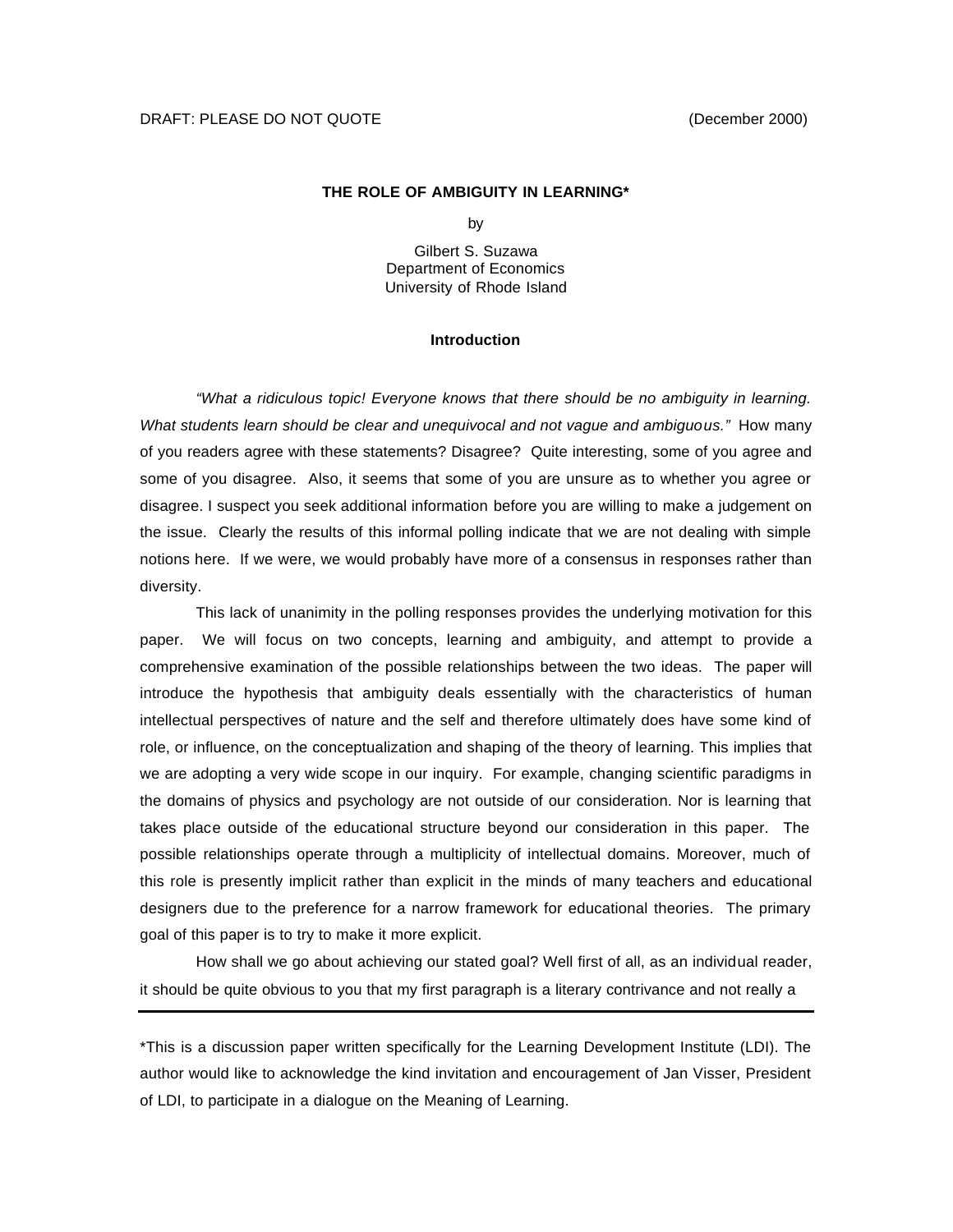factual statement. Unless one can get into the minds of the other readers, there is no empirical basis to my claim that there is diversity in the responses. So what's the purpose of this imaginary polling result? Is it for deceit? The answer is no. The literary device is for the purpose of setting the theme of this paper. We will be dealing with a wide range of concepts and theories of tangibles and of intangibles. The concepts may have different meaning to different individuals; and different individuals may side with conflicting theories. In principle, this would be sufficient for the diversity in responses that could occur in our polling. However, this is taken as a basic presumption of our inquiry and not as something that we plan to demonstrate by either empirical analysis or by force of argumentation.

The meaning of learning is shaped by a diversity of conceptual and theoretical perspectives contained in people's minds. It is not the purpose of this paper to side with one school of thought underlying learning over any other school of thought. Instead, the aim is to try to shed some insights regarding the manner in which an ambient concept like ambiguity could get incorporated into some meaningful theories of learning. Clearly, the author of this paper does have some normative biases. But hopefully they will not be too obvious in the discourse that ensues. Nevertheless, points of disagreements are *inevitable* as a consequence of the diversity of topics discussed.

Secondly, in order to accomplish our stated goal, we need to be careful of the fact that our scope of inquiry is wide but that our focus for gaining insight (or understanding) is quite narrow. Or, another way of putting it is that we would like to express the insights in a local setting rather than a global setting. As an analogy, consider a detailed road map of the continental United States of America. You will notice that any particular city, or location, is interconnected with another city, or location, by a network of roads. Thus, to fully understand the implications of an American city being an interconnected entity you will have to examine the network of roads as well as the nodes (cities). However, we could introduce an analytical contrivance for focusing on the nodes (local setting) even though we have some understanding that they are part of an integrated network (global setting). The analytical contrivance that is employed is the distinction among variables that are considered to be endogenous (internally determined) in the analysis being undertaken verses those that are considered to be exogenous (or assumed to be givens) in the analysis at hand.

#### **Framework of Analysis**

For the most part, the question of: What is learning? has been examined in a local setting rather than a global setting theoretical framework. Learning is associated with education. Although education is just one of many different kinds of human endeavors, such as arts, sciences, engineering, religion, etc., there is a propensity to answer the above question within the context of education itself (local setting) and not the wider framework of life (global setting). While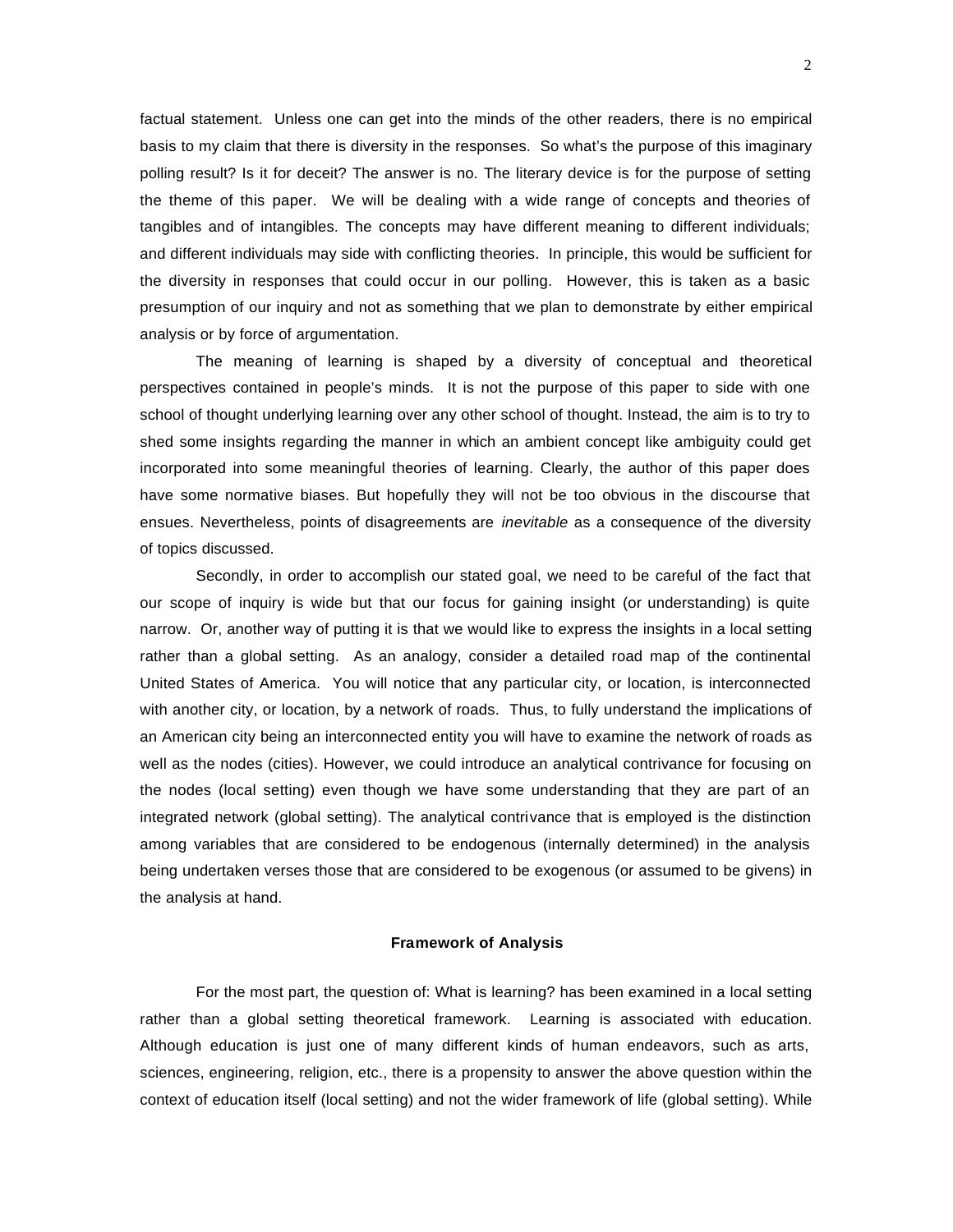it is understood that learning can take place outside of the educational structure, theories of learning tend to focus on learning that takes place within the academy rather than outside of the academy. This bias towards formal education rather than informal education is quite understandable if you know something about the history of production specialization in many societies.

Consistent with the economic theory of division of labor, teachers are said to belong to the profession of education (a specialized channel of production) while other individuals belong to other professions such as: business, engineering, social work, theater, etc. Education is a part (a node) of the social network called a society or a community. Although education is an integral part of a whole, education is studied primarily in a local setting and not a global setting framework. Let us resort to a sociological concept at this juncture of our discussion. This in turn will conveniently provide us with the opportunity to establish the distinction between the two senses in which we will be utilizing the word 'role' in this paper. Within the academy, there are instructors (as well as supporting staff) and students. Simplistically, it is the role of instructors 'to teach' and the role of students 'to learn.' Thus the roles of teaching and learning basically identify formal education. But just what do teaching and learning entail? What is taught (learned)? When is it taught (learned)? How is it taught (learned)? Why is something taught (learned) and how effectively is it taught (learned)? Obviously, besides the agents involved, local setting theories underlying educational activities would have to deal with the additional conceptual elements of content, context and assessment also. The diversity of professionally generated (academic) theories of teaching and of learning provides the foundation for educational *practicum*. For after all, educational practices are not conceived and implemented in a conceptual and theoretical vacuum.

The role of ambiguity in learning is clearly *not the same* as the sociological role of a student to learn. The sociological concept of role has the connotation of social expectations. In other words, students are expected to learn and teachers are expected to teach. Not only that, these agents (teachers in particular) are expected to execute their roles in as successful manner as is feasible. [Thus, not only is there a distinct career path but also a system of professional rewards and advancement associated with education.] But by what criteria do we measure success? It is with respect to this last question that we will begin to become aware of the significance of ambiguity in learning (and teaching). Exogenous factors as well as endogenous factors significantly determine success within the framework of a profession. It is this determinant aspect of the concept of ambiguity that is being referred to in this paper as its role. In other words, we are using the term 'role' here as a substitute for the more formal language that successful learning is a function of ambiguity (and other factors or variables). If the agents of education do not effectively incorporate more of the external considerations (variables) into their teaching and learning practices, then the results (or outcome) of education will not fulfill social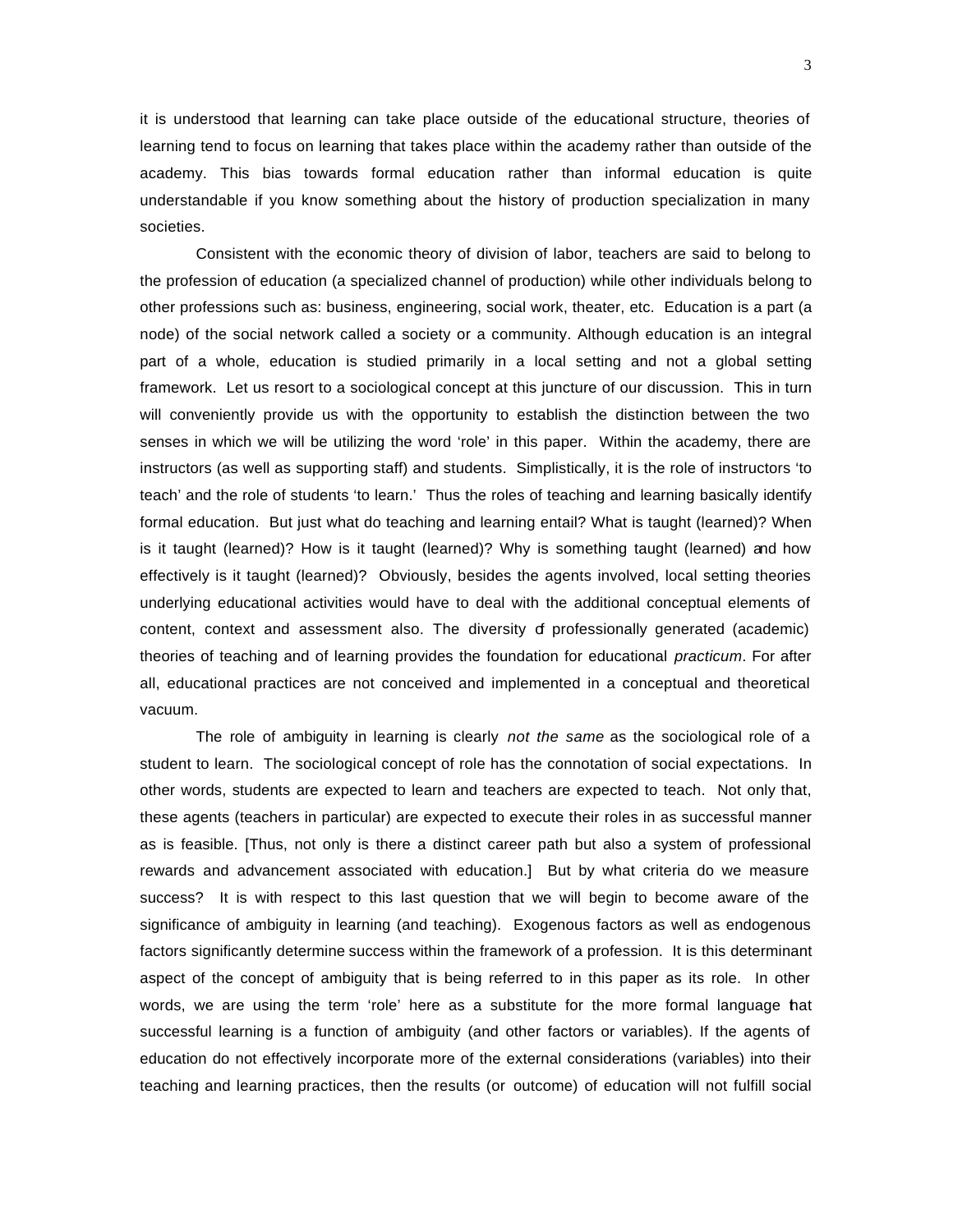expectations satisfactorily and the profession will be held in ill repute as a consequence. For a historical perspective, refer to David Nasaw (1979).

Currently there is a joke circulating in the discipline of economics due to the record of extremely poor predictions made by macroeconomists lately. *"The economy is too important to leave to the economists."* Some economists have simply ignored it. Others have taken it seriously and started to explore the boundaries of their model building (theorizing) in order to more effectively meet the policy (social) expectations placed on the profession. In a similar vein: *"Are teaching and learning too important to leave to the educators?"* I do not believe there is a need for an economist to stir up sentiments for academic reform. There already appears to be substantial professional interest in developing *new* educational theories of teaching and of learning to guide in the reform of educational practices, or at least to reassess the effectiveness of current practices with a view towards possible changes. Hopefully, this paper can provide some positive insights that will be of some assistance in this process of academic reconstruction of educational theories and reform in educational practices.

# **The Scope and Depth of Learning**

Every so often one comes across a *really* mind-expanding kind of statement or observation. Such an experience happened to me recently. While hypertexting via the Internet (which itself is a mind-expanding type of exercise) recently, I came across a manuscript-inprocess by Carl Bereiter (1998-9). In Chapter 8 of the manuscript, Bereiter attempts to establish what he calls "a workable distinction between learning and knowledge building." To begin with, he states:

To head off one potential misunderstanding, we must note at the start that learning accompanies all conscious activity. Therefore learning necessarily accompanies knowledge building. But this does not make them the same thing. Learning occurs while setting out garbage, too, but we do not conclude from this that learning and setting out garbage are synonymous.

It quickly occurred to me that Bereiter was attempting to make his distinction on the basis of necessary and sufficient conditions, i. e. learning was a necessary but not a sufficient condition for knowledge building. I did not find myself disagreeing with his line of logical reasoning.

 However, when he substituted setting out garbage for knowledge building, as another example of conscious activity, I immediately said to myself, Hey wait a minute, setting out garbage is *not* a conscious activity and therefore not logically substitutable for knowledge building. After some reflection however, I realized that at some earlier stage in my life, setting out garbage might have indeed been a knowledge building kind of exercise. But now it has become a routine sort of activity and is not a challenging problem any more, with the proviso that no unexpected constraints are introduced into that activity. If that should happen, setting out the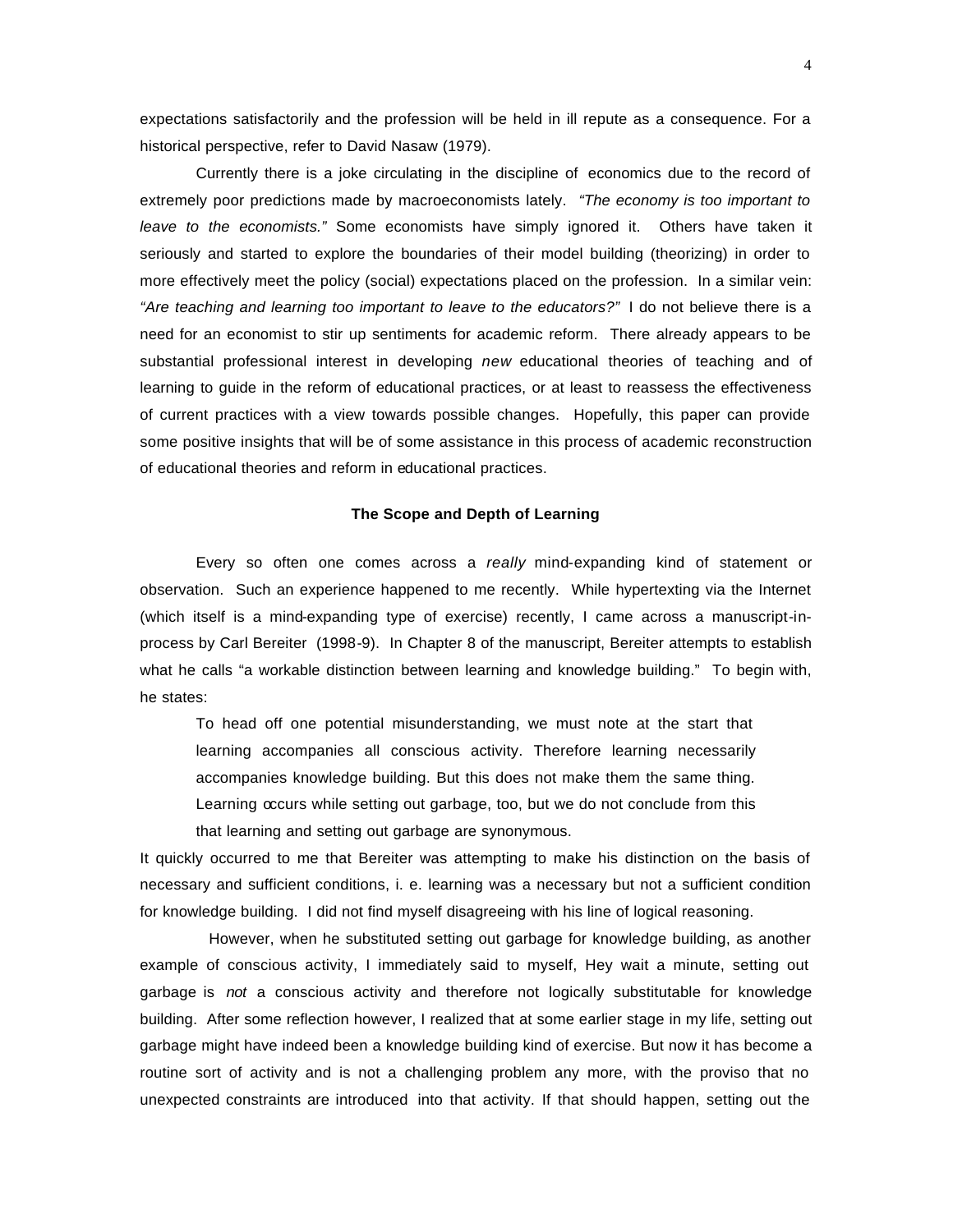garbage may again become a problematic and not a routine activity. Nevertheless, Bereiter's discussion made me suddenly realize that a larger share of learning in a person's lifetime may in fact occur outside of school rather than inside the school.

Thus, a person's informal (non-academic) learning may be relatively more consequential than her formal (academic) learning. Yet, much of the existing theories of learning are academiccentered and not lifetime-centered. Consequently, there may be a significant misplaced emphasis in much of the existing theories of learning. To some extent, this is being corrected in the development of what are referred to as ecological theories of learning. [David Solomon (2000)] These ecological theories manifest more of a global setting view of learning relative to the academic-centered theories of learning. Thus, an asymmetry is developing between the theories of teaching and the theories of learning. This asymmetry between teaching and learning allows us to make sense of the reference that someone is 'self-taught.' It means that the individual has gained knowledge, or learned, about something without the direct assistance of a teacher.

The rest of Bereiter's discussion in his Chapter 8 is not very elucidating. In fact, I think that his introduction of the differentiation of conscious activities into the category of those for the purpose of learning from the residual category of activities for all other purposes (including knowledge building) to establish the distinction between learning and knowledge building is downright confusing. His categorization of conscious activities and the utilization of Sir Karl Popper's (1979) "three worlds" analogy in his elucidation leads me to believe that Bereiter is attempting to make his case (workable distinctions) in terms of a scope and depth methodology. However, his manner of specifying scope does not enable me to make some sense out of a normative statement like: "*We should teach students to learn how to learn."* When you ask the academician who made such a statement for a rationale or justification, the response is somewhat as follows: *"Because they will soon graduate and enter the 'real world' where knowledge is rapidly changing and they need to know how to successfully cope in such an environment."* 

My own thoughts on the scope and depth of learning are expressed in what follows. But since this discussion is conceptually and theoretically biased, let me disclose the nature of the biases up front. I agree with Bereiter on the idea that learning is associated with human cognition, i.e. consciousness. Since consciousness relates to the human mind, it follows that our theories of the mind will have an impact on our theories of learning. However, I differ with Bereirter on the conceptual relationship between learning and knowledge building. He hypothesizes that learning and knowledge building can be conceived of as separate forms of conscious activities, whereas I currently adhere to the conceptual view that learning and knowledge building is a form of complementary cognitive activity.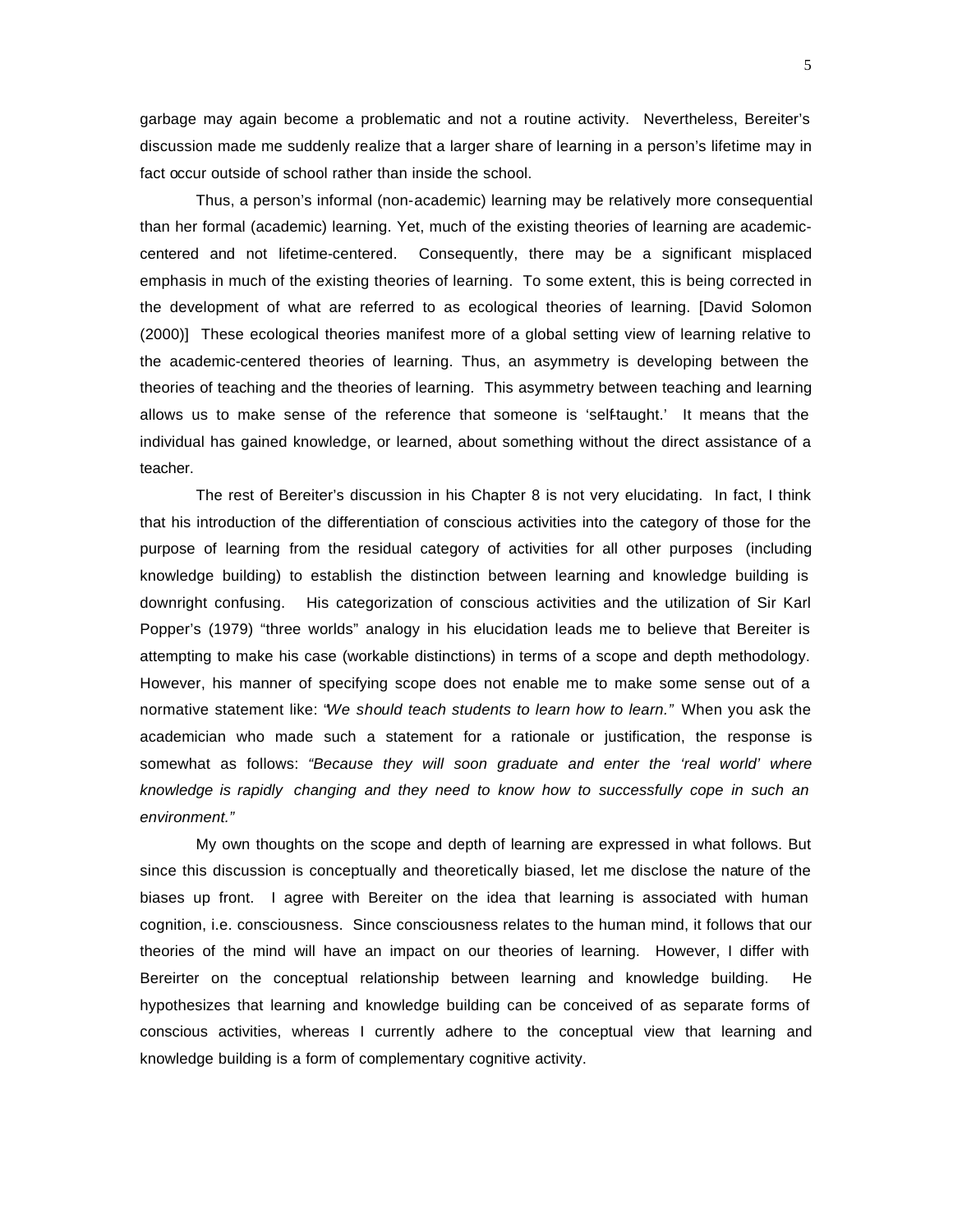So where does scope come in? Knowledge is specific to human (external) activities; and we can categorize human activities into various sorts. By virtue of different kinds of knowledge (derived from different activities), we can categorize different kinds of learning but we cannot cognitively separate knowledge and learning. So how would this kind of classification schema work? Consider this example, operating a machine is placed into a different activity category from designing and building the machine. Thus, knowledge associated with operating the machine is considered to be different from knowledge associated with designing and building the machine. And furthermore, the learning of one type of knowledge is distinguished from the learning of the other type of knowledge. This then could become the basis for dividing education into the sub-fields of vocational education and professional education. So now we can have academies that specialize in vocational education and other academies that specialize in professional education. On top of this type of scope distinction, we can add the distinction that we made earlier regarding learning that occurs within an academy (vocational or professional) from learning that that occurs outside of any academy (on the job learning). Notice that we are beginning to 'matrix' scope distinctions. However, this is not as complex as it could get.

We can also make distinctions on the basis of depth, or more specifically, the degree (or level) of complexity. The scope distinction between vocational and professional education implicitly assumes a degree of complexity distinction. This is reflected in the belief that the operator of the machine does not really need to know the design or architecture of the equipment in order to efficiently operate it. Manual and procedural skills are essential but the understanding of blueprints is not. However, something could come along and jolt this existing belief and induce some kind of hypothesis of the sort that knowledge of blueprint reading might significantly improve the operator's productive efficiency. If this is the case, then we may begin to notice that the boundary between vocational and professional learning has become a little fuzzy as a result of this reassessment. However, the degree of complexity of the knowledge learned need not blur the distinction between formal and informal education. It may require an individual with a very high IQ, but it is quite conceivable that a person that does not have a formal education could learn enough informally to effectively deal with problems in, say, electromagnetic wave propagation in the domain of electrical engineering. Thus, when we explicitly add complexity to our classification scheme we find that we are now dealing with a three-dimensional array (cubic matrix) instead of the two-dimensional one.

So where are we terms of our discussion? In metaphorical terms, learning and knowledge can be conceived of as a cubic matrix (classification schema) within the context of a human mind. This is an 'artifact' within my mind. Hopefully, you will absorb it as an artifact in your mind as well as you read and reflect on this paper. This last statement points out that learning involves more than just mental, or cognitive, artifacts. Learning is a process as well as a generator of mental artifacts. Learning is essentially a mind-expanding process. To understand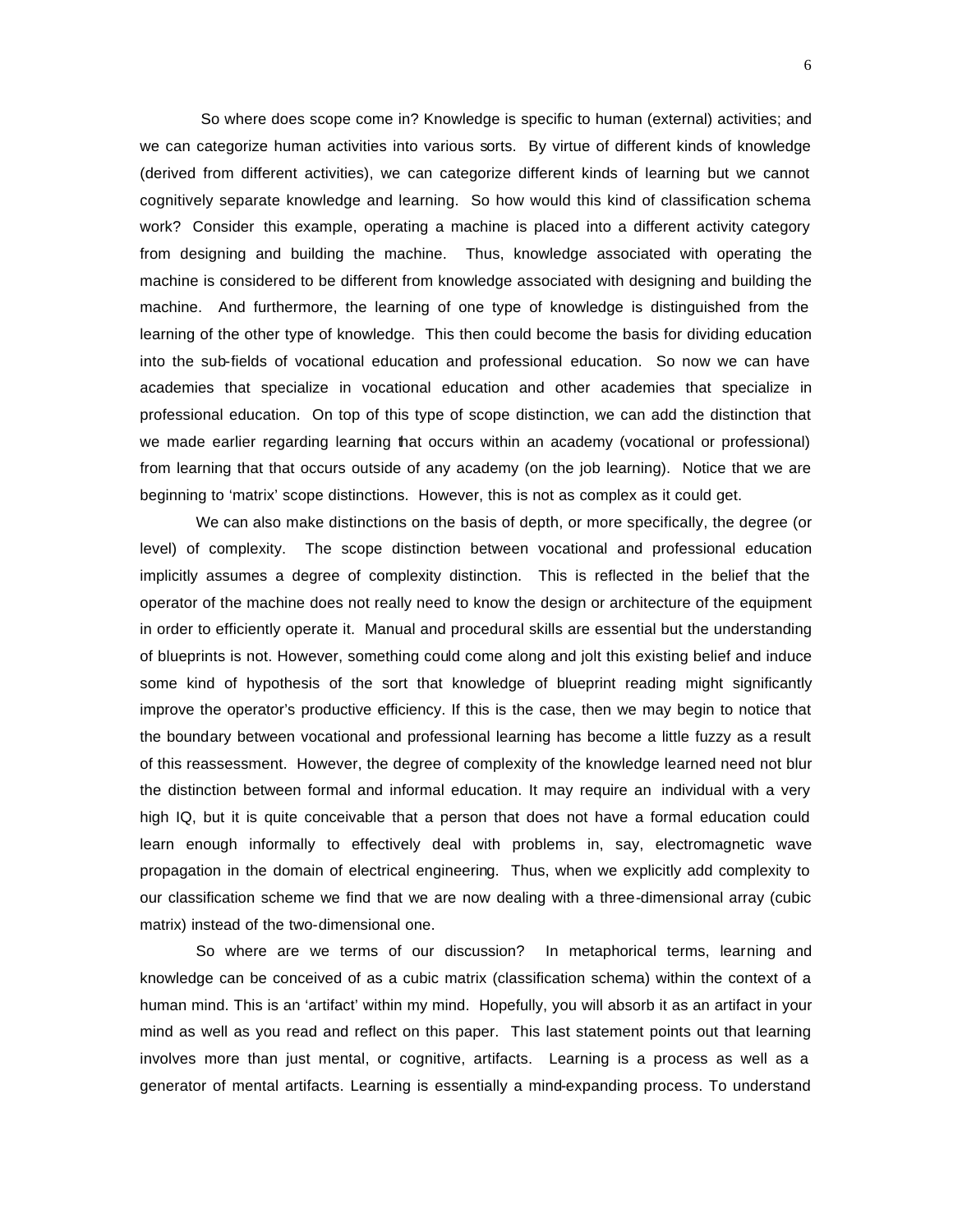this learning process, we will have to understand how the human mind works in terms of relating our mental artifacts with our behaviors (activities). Thus, our discussion of learning would not be complete without some discussion of how the mind works (i.e. the most current theory of mind). But before we proceed in that direction, let me use the cubic matrix conception of learning and knowledge that we just described in this section to provide some kind of meaningful interpretation to the academician's statement presented earlier.

### **Is 'To Learn How To Learn' Meaningful***?*

Our categorical distinctions of learning (based on categories of knowledge) do not allow for meaningful phrases of the sort 'to learn how to learn.' In terms of our artifact and the logical way of reas oning, that phrase is *contradictory* if it refers to a single agent. We can accept the phrase 'learning about knowledge' which specifies knowledge as the content of educational theories. But this second phrase, as it stands, is ambiguous. There are different kinds of learning based on different kinds of knowledge involved. Thus for learning to be meaningful, we need to specifically state what kind(s) of knowledge is (are) being alluded to. For example, are we concerned with the knowledge associated with using basic math or are we concerned with the knowledge associated with formulating and solving differential equation models in some scientific domain such as theoretical physics? Why do we need to make this kind of definite specification? Because the first kind of learning is essential for success as a McDonald's employee, but the second kind of learning is essential for success as a theoretical physicist. Is our social objective more of the first kind of success or of the second kind? If the weight is placed on the second, then the social implications are that there should be more academic emphasis placed on the second kind of learning relative to the first kind of learning in order to fulfill social expectations.

Do teachers learn? Yes they do. (Or at least, they have many opportunities to learn.) What could they learn? Well, they could learn about different sorts of knowledge just like everyone else can. Hey, wait a minute, that's too vague, let's be more specific! Well, as an example, a high school science instructor could learn more about knowledge generated in the various domains of natural sciences by taking college level courses in these disciplines in order to enhance his level of expertise in natural sciences. Also, this same instructor could learn more about the theories underlying teaching practices in secondary education by taking graduate level courses in education. Furthermore, this same instructor could learn on the job about the formal educational process, which involves instructors teaching and students learning in an academic setting. Thus, while the teacher is doing teaching in the context of the academy, the teacher could also be undertaking self-learning (classroom based research) even though this takes place within the walls of the academy. This in class learning of how students learn about some subject matter within the academy, however, must be construed as *instructors* learning about how *students* learn about a subject in an academic setting and not as *students* learning about their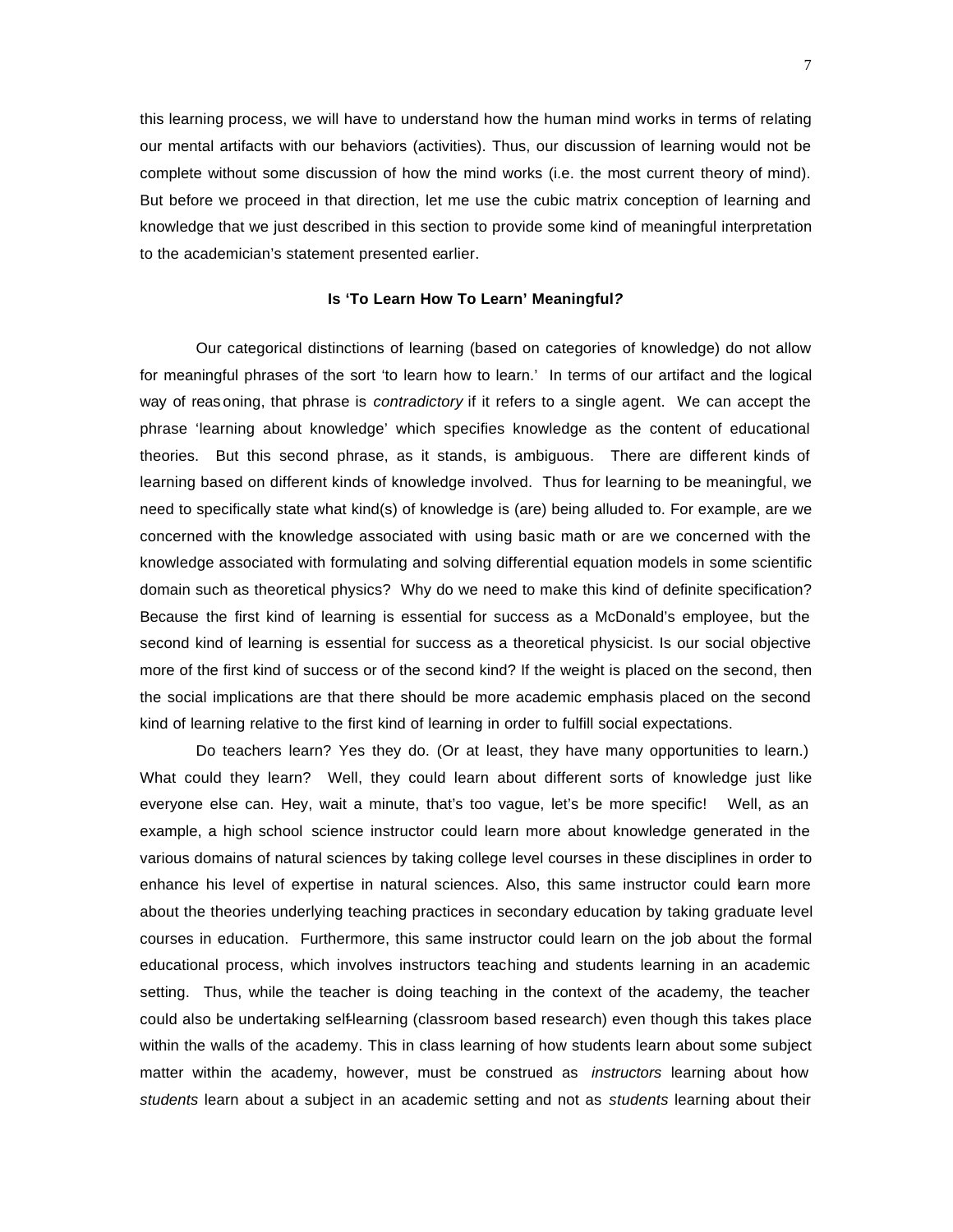own learning process (contradictory). Thus, in our cubic matrix way of thinking, instructors could conceivably *teach* and *learn* simultaneously in their own classrooms. However, they would necessarily have to teach and to learn *different kinds of knowledge*.

We should also point out that high school students could also simultaneously teach as well as learn within the context of the formal educational structure. This becomes quite obvious when we make note of the use of in-class student tutors. The complexity of a subject matter enables us to establish a measure of expertise (understanding) regarding knowledge about this complex subject matter. While the instructor has a higher level of expertise than all the students do (by virtue of taking college level courses on the subject matter), as the students learn in response to the instructor's teaching, some students may begin to develop a higher level of expertise relative to other students in the class. This gap in the levels of student expertise can be utilized in the form of student tutoring (teaching) in order to achieve more homogeneity in student learning.

So we are now at the level of complexity where we can now meaningfully say that in the formal educational structure, instructors teach and learn and students learn and teach. And this depiction of the academy is not as simplistic as when we first described its activities in terms of sociological roles in the earlier Framework of Analysis section. Notice also that we have broken out of the mental 'box' (mindset) of 'either/or' kind of reasoning. Agents in the academy can teach *and* learn and not necessarily teach *or* learn. This more in depth perspective of what goes on in the academy is attributable to the treatment of learning and knowledge building as a *complementary* cognitive concept rather than as *autonomous* cognitive concepts.

#### **Alternative Theories of Knowledge and Ambiguity**

In the two prior sections we presented a conceptual and theoretical perspective that inferred learning was related to knowledge and that all forms (the scope and depth schema) of knowledge were artifacts of the human mind. However, we did not deal with the question: How does the human mind work in terms of knowledge building and relating knowledge (internal cognitive entities) with human behavior (external)? Before we do so, let us probe the most complex aspects of knowledge itself. That is to say, let us try to examine the very foundations of the knowledge that is taught and learned in the academy. It is in regards to this very deep aspect of the content (knowledge) that we must allow for alternative theories of knowledge and where we will encounter the concept of ambiguity. But we may have opened ourselves up to an impossible task. This is because the object of our inquiry (knowledge in the context of mind) has such an extremely wide scope (about all kinds of human activities) as well as a exceedingly deep level of complexity associated with it. The philosopher of science, William Bartley III (1990), has used the metaphor of the ocean's depth, "unfathomed knowledge," in the title of one of his books.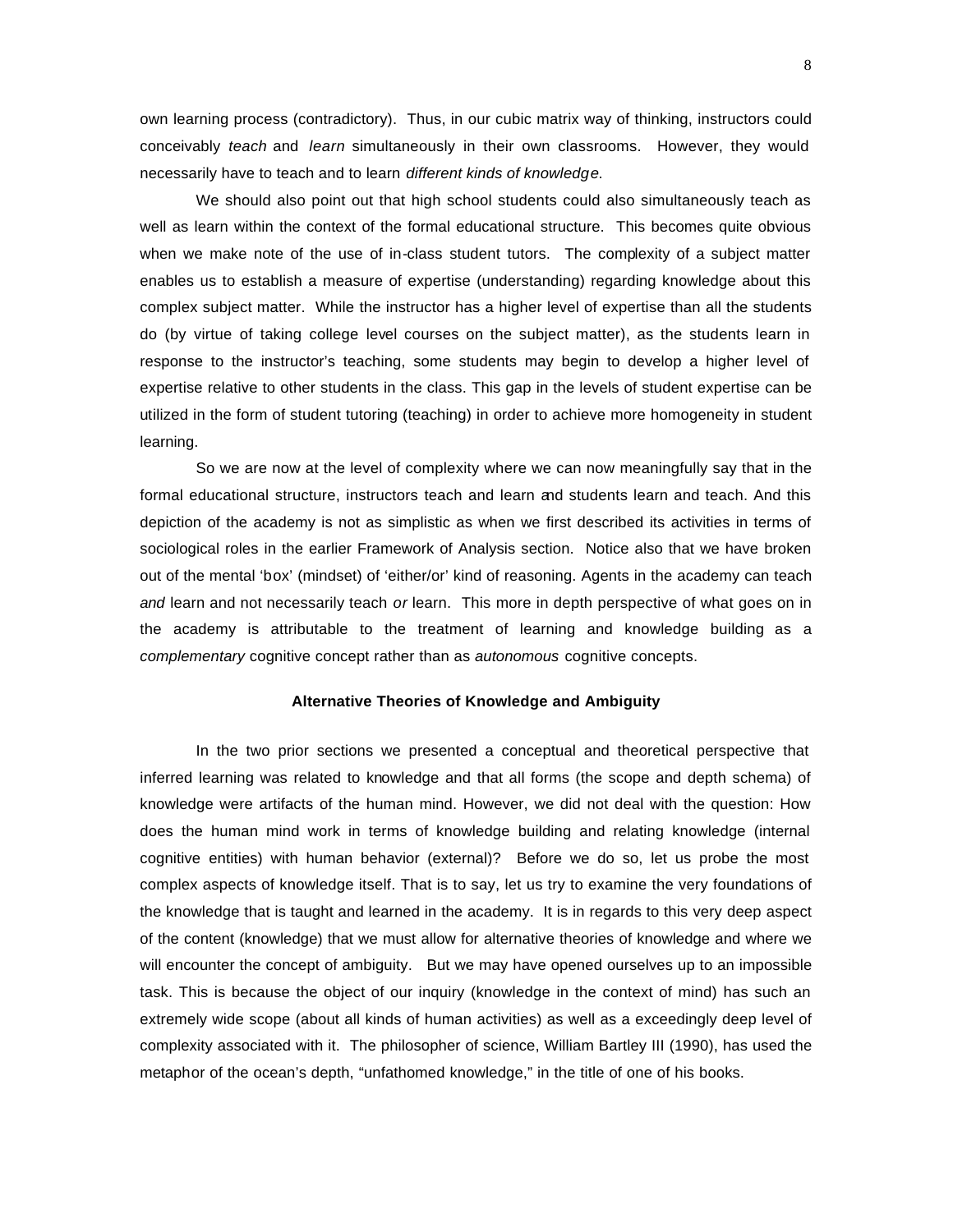Therefore we are (or at least the author is) faced with the dilemma as to how to go about discussing the subject of knowledge: local setting or global setting? Well, I have decided that we will neither resort to local setting or to global setting but to both. And we will proceed in an eclectic fashion in terms of modes of inquiry. Note that intellectual laziness does not motivate this decision. In fact, intellectual honesty does so. Under the circumstances, maintaining only an analytical mode of inquiry is just not warranted (too restrictive) relative to the scope and depth of our object of inquiry in this section. We need to be open or receptive to any and all modes of inquiry; i.e. we need to adopt what the physicist Basarab Nicolescu (1996) calls a "transdisciplinary" mode of inquiry. Furthermore, we have left learning as a middle-level concept in terms of complexity but the concept of ambiguity will be examined as a very deep level concept. Thus, to establish any kind of meaningful relationships between the two concepts one must be able to transcend the gap or space between the two levels of complexity. It is my hope that the readers of this paper can bridge the complexity gap.

To use a metaphor that should be understandable to educators: Who 'certifies' the knowledge that is taught in the academy? Of course there is no formal certification process comparable to teacher (competency) certification. But there is an informal process based on the concept of authority. Then who are the authorities and by what criteria are they deemed to be in a position of authority? Without getting involved in any extended discussion, it used to be that philosophers and religious leaders were deemed to be the people in the position of authority because philosophers were the seekers of Truth and religious leaders were the receivers and gatekeepers of some kind of Divine Truth. The tug-of-war between religion and philosophy manifested itself in education in terms of the distinction between parochial and public schools. Lately, scientists have tended to displace philosophers and religious leaders as people in the position of authority by virtue of the "power" of their scientific knowledge [Sir Francis Bacon (1620)] rather than the Truth status of their knowledge. Underlying all of the historical changes in terms of authority has been a tension among alternative theories of knowledge in the global setting. And this social competition among concepts, theories, doctrines and ways of knowing (modes of thought) relating to knowledge and the human mind has had an external impact on the (academic) theories of education, which are for the most part formulated in terms of a local setting.

While the history of intellectual thought on knowledge is extensive, we can 'cut to the chase' by focusing our attention on the Truth status of knowledge. The Truth status, stated in a simplistic manner, refers to the deepest aspect of our knowledge about anything. We are at the deepest level of complexity as far as knowledge is concerned, i.e. at the foundations of our knowledge. Can we know anything with absolute certainty or not? (In terms of colloquialisms: 'a sure thing,' 'no ifs or buts about it,' 'no two ways about it,' etc.) If not, we must be prepared to confront (or embrace) *uncertainty*. Here is where we have the concept of *ambiguity*. In lexical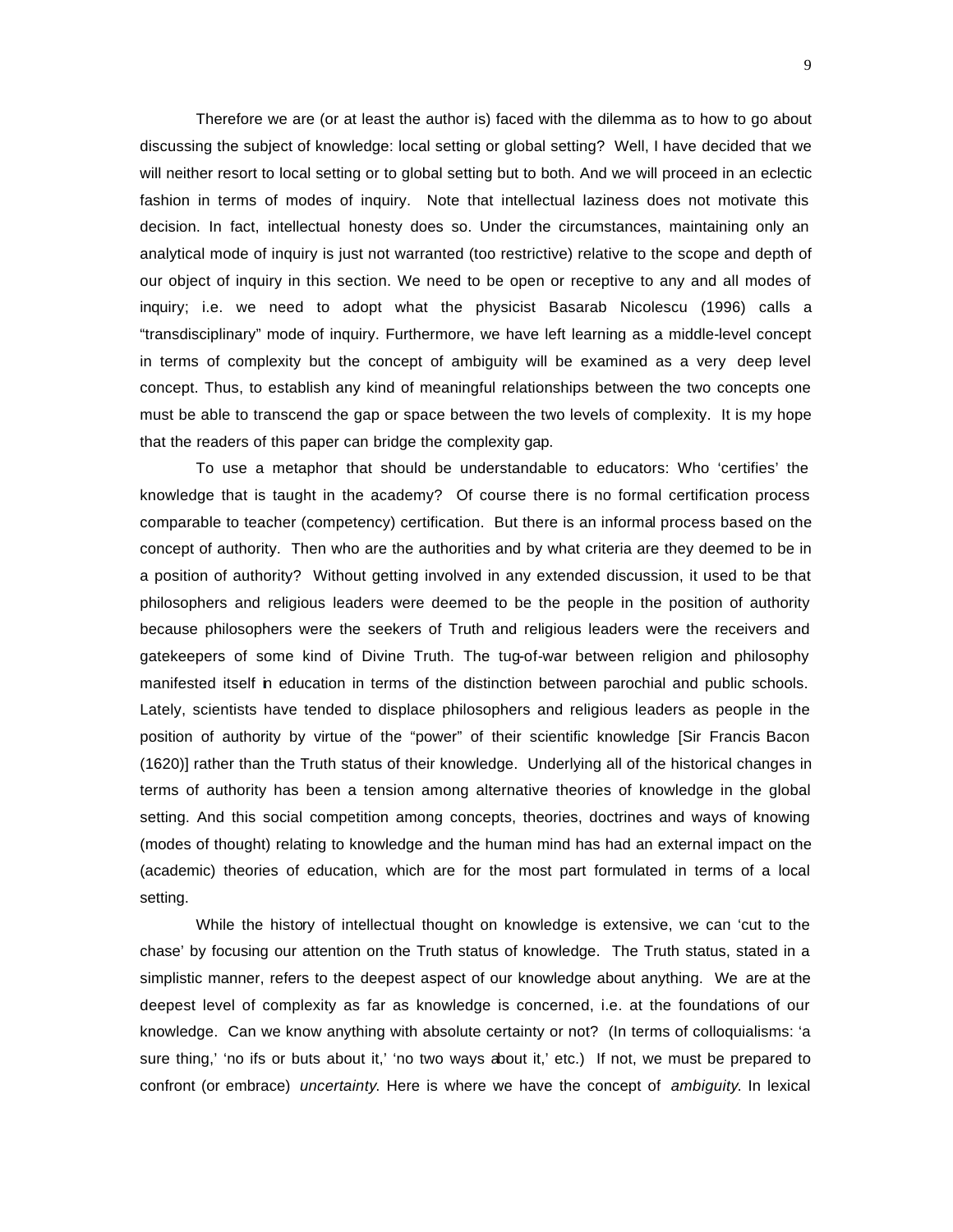terms, "ambiguity" is the noun for "ambiguous," which comes from the Latin verb *ambigere*. The Latin word can further be divided into *ambi-* (English translations: "on both sides" or "around") and *agere* (English translation: "to drive"). Thus, if something is "ambiguous," it is "doubtful or uncertain." [Dictionary Source: *Merriam-Webster*]

There are two extreme conceptual perspectives on the Truth status of our knowledge. We can have knowledge about some things in our lives that is absolutely certain, but this kind of knowledge is not created by the human mind (consciousness). Rather, it is the kind of knowledge that is received by the human mind via divine intervention. In other words, we can have some forms of *absolutely certain* knowledge, but it is by the 'grace of God' (i.e. some Supreme Being) and not by any of mankind's doing. Any knowledge derived by human modes of inquiry (such as reasoning) is necessarily ambiguous. To return to the certification of knowledge metaphor that was introduced earlier in this section, the only authority of Truth is God. The other extreme perspective is there is no God (or 'God is dead') and that all of mankind's knowledge has been and will forever be created by the human mind, i.e. consciousness. Consequently, all knowledge is necessarily ambiguous (uncertain) and Truth is an illusion.

Of course, these polar conceptions of Truth represent the boundaries of the path down which mankind's intellectual development has been travelling. During the era referred to as the Enlightenment, Western philosophical thought led to the development of the concept of Universal Ideas. These universals were principles that could be derived and comprehended by human minds via formal analytical thought. The concept of Universal Ideas did not appear to be inconsistent with the concept of Divine Truth. However, there was no way that humans could establish the one-to-one correspondence between Universal Ideas and Divine Truth. Nevertheless, the Enlightenment Era created an intellectual environment (modernity) which fostered advances in the creation of other forms of human knowledge (derivatives of Universal Ideas). But at the same time individuals who wanted to believe that there was some unknowable God whose Divine Truth apparently supported mankind's quest for Universal Ideas were accommodated.

Thus, there was no need for a recurrence of the dreaded Inquisitions of the Middle Ages. For a hierarchy of Truth status was created (Divine knowledge, universal knowledge, and derivative knowledge) that accommodated the existence of knowledge seeking mankind and the belief in the existence of a God. Unfortunately, the intellectual environment is now radically changing. The concept of Universal Ideas is being intellectually discredited and the polar position that only the human mind creates knowledge is gaining social acceptance. Within the new intellectual environment that is evolving (postmodernism), science is ascending over religion and philosophy, ambiguity is the "preeminent characteristic" [Richard Brown (1995, p. 2)] and there is a growing quest for new forms of social unity in the face of increasing multiplicity (relativism).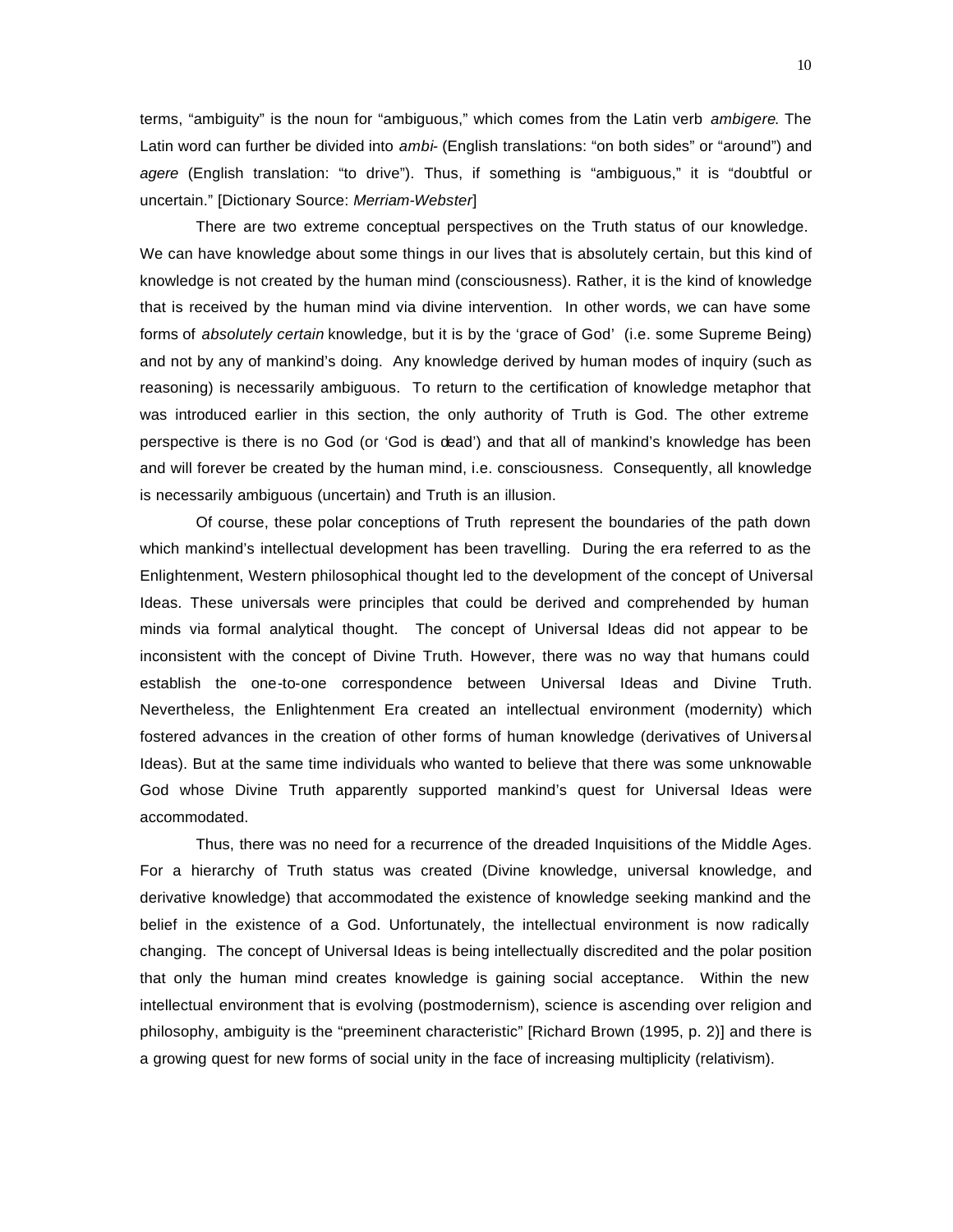# **How Does the Mind Work?**

Let us now return to the discussion of the process aspect of learning. It was mentioned earlier that knowledge building results in cognitive, or mental, artifacts but that learning was more than just the product, it was also the process of creating cognitive artifacts. The product and process conceptualization of learning, as associated with knowledge building, can be formulated in terms of a problem-solving exercise. The human mind is set upon the task of identifying, defining and solving a new problem. Note that I said a new problem. Going back to 'setting out garbage,' the reason I did not initially consider that particular activity as either a problem-solving or knowledge building kind of activity was because for me it was based on knowledge already learnt, i.e. a problem already solved. However, we must remember that knowledge is a stock variable as well as a flow variable. Once we have learnt something anew (flow), it becomes part of our mind, or consciousness (stock). In this sense, learning is a mind-expanding kind of process. And thereafter, much of our daily routine activities is based on stored knowledge and does not involve problem-solving activities where we are learning new knowledge. Nevertheless, both categories of activities involve the operation of our minds. Consciousness is an allencompassing property of human existence, although it may often seem like we are doing something unconsciously.

What we have said in the previous paragraph represents nothing novel as far as the history of educational philosophy is concerned. The pragmatist and educational theorist John Dewey (1910) has already expressed the distinction between process and product and also between unconscious and conscious behavior. Focusing on the human thought process, or "thinking," he also argued for some appropriate balances in educational practices. However, Dewey's comprehension of how the human mind worked was very limited relative to what we know today via contributions from such recently created disciplines as cognitive science and neuroscience and from changing scientific paradigms in other disciplines, such as physics, biology and psychology, as well. To keep the focus of this paper narrowly on education, let us concentrate on the question of: What is thinking? In effect, we will be entering a third order exploration of thinking (cognition) utilizing some of the insights (knowledge) gained recently in these other disciplines.

We have already undertaken what the philosopher John Searle (1983, p. 156) calls a "second order" investigation of the question: What is thinking? Thinking occurs when the mind creates and utilizes knowledge and where learning is involved. Thus, instead of speaking about thinking *per se*, we were earlier discussing a cubic matrix schema of knowledge and relating it to learning and we were also making a distinction between artifact and cognitive process. These earlier endeavors all fall under the rubric of "thinking" in Dewey's sense. Thinking is a cognitive activity, i.e. part of our consciousness. However, we generally think along very narrow or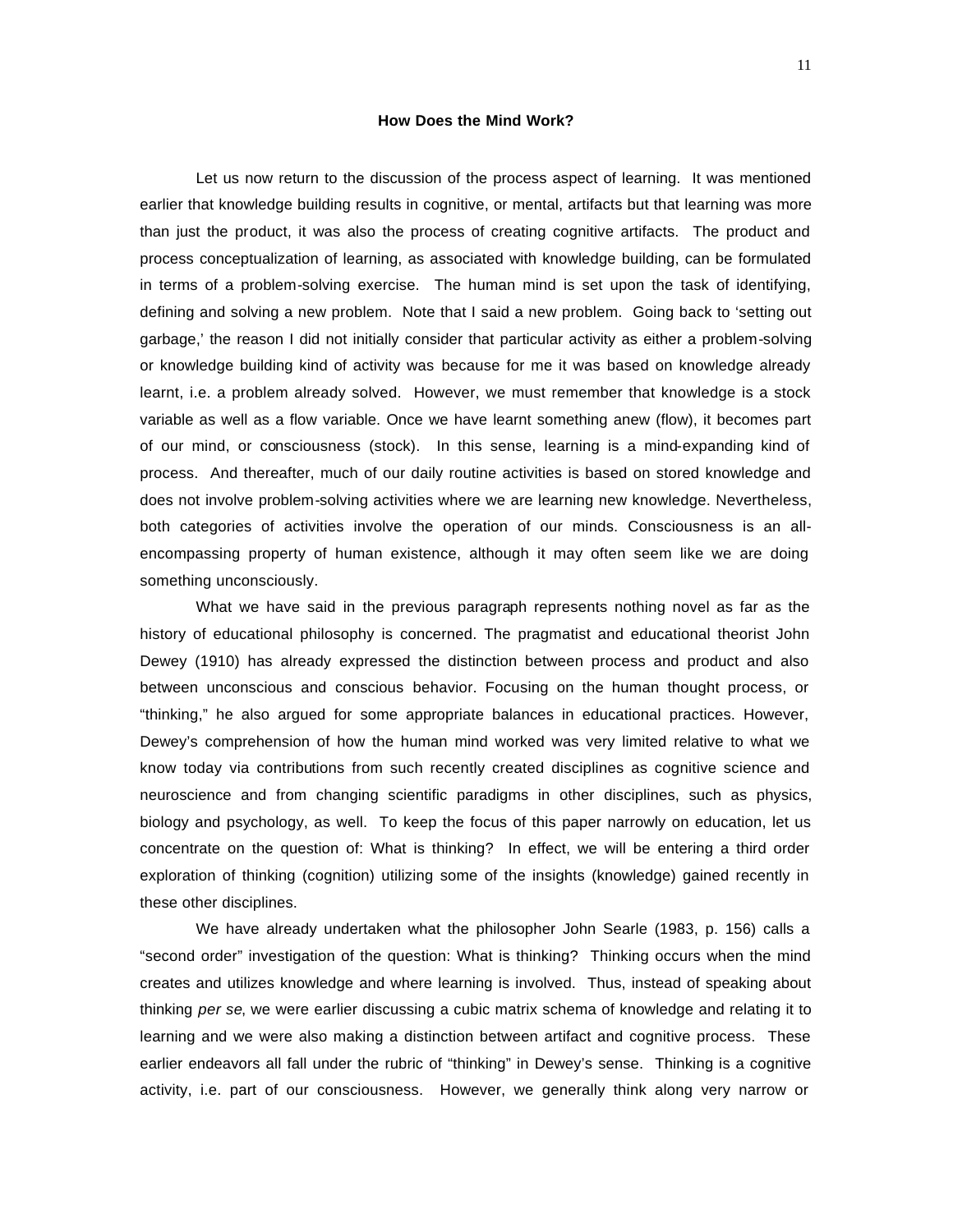restricted modes of cognitive process (mindset). Thinking is usually associated with analytical modes of thought; i.e. the mind operates along the lines of logical reasoning and classification, or in terms of a *reductivist* strategy of knowledge building. However, thinking need not be only associated with rational modes of thought. A cognitive revolution is taking place that is leading to a third order understanding of thinking. Our consciousness is equally capable of holistic modes of thought such as artistic creation [Susanne Langer (1988)] and/or dialogic reasoning [Gordon Wells (1999)], or in terms of a *constructivist* strategy of knowledge building. And it is the mind's holistic capacity that appears to enable Western thinkers to resolve many seemingly intractable paradoxes lately.

You can think of paradoxes as an extremely complex form of problems that require some solution. There have been significant paradoxes in philosophy, theology, mathematics and the sciences. Generally, the resolution of a paradox (problem solving) culminates in a significant advance in human knowledge along a broad front (different domains of knowledge). A longstanding paradox regarding the human brain and the human mind appears to be on the verge of such a resolution. And this is sending shock waves to all the fields of human knowledge (i.e. the subject matter taught in schools). For the past two centuries or so, scientists have adopted a reductivist strategy of knowledge building and utilized a deductive reasoning mode of thinking as their bases of determining scientific causation. Furthermore, the underlying logic of deductive reasoning went all the way back to the Greek philosopher Aristotle. The Aristotelian system of logic is a bivalent system based on the following three axioms: (1) The axiom of identity, i.e. A is A. (2) The axiom of non-contradiction, i.e. A is not non-A. And finally, (3) The axiom of the excluded middle, i.e. we cannot have *both* A is A and A is not non-A simultaneously.

The reductive, Aristotelian way of thinking (mindset) fostered a subject-predicate mode of mental inquiry, i.e. the mind inquires about the brain and also an either/or (duality) pattern of reasoning. With the advent of scientific medicine, the brain could be analyzed along with the body's other various components. But the totality of human body components could not explain the soul nor could classification of the parts of the brain explain the mind. This allowed for the separation of religion and philosophy from the sciences. The mind was a metaphysical phenomenon and therefore should be subject to philosophical inquiry and along similar reasoning, the soul belonged to the purview of theology. The Enlightenment philosophers really confused the issue between science on one side and philosophy and theology on the other side. Bishop George Berkeley (1710), in particular, argued that there was no objectivity beyond the mind; or if there were, mankind would not be able to *know it* since we can know only through the mind.

How is the mind-brain paradox being resolved? Interestingly the impulses for change are coming neither so much from medicine (brain) nor philosophy (mind) but from new technological developments (computer science) and new scientific paradigms in physics and psychology and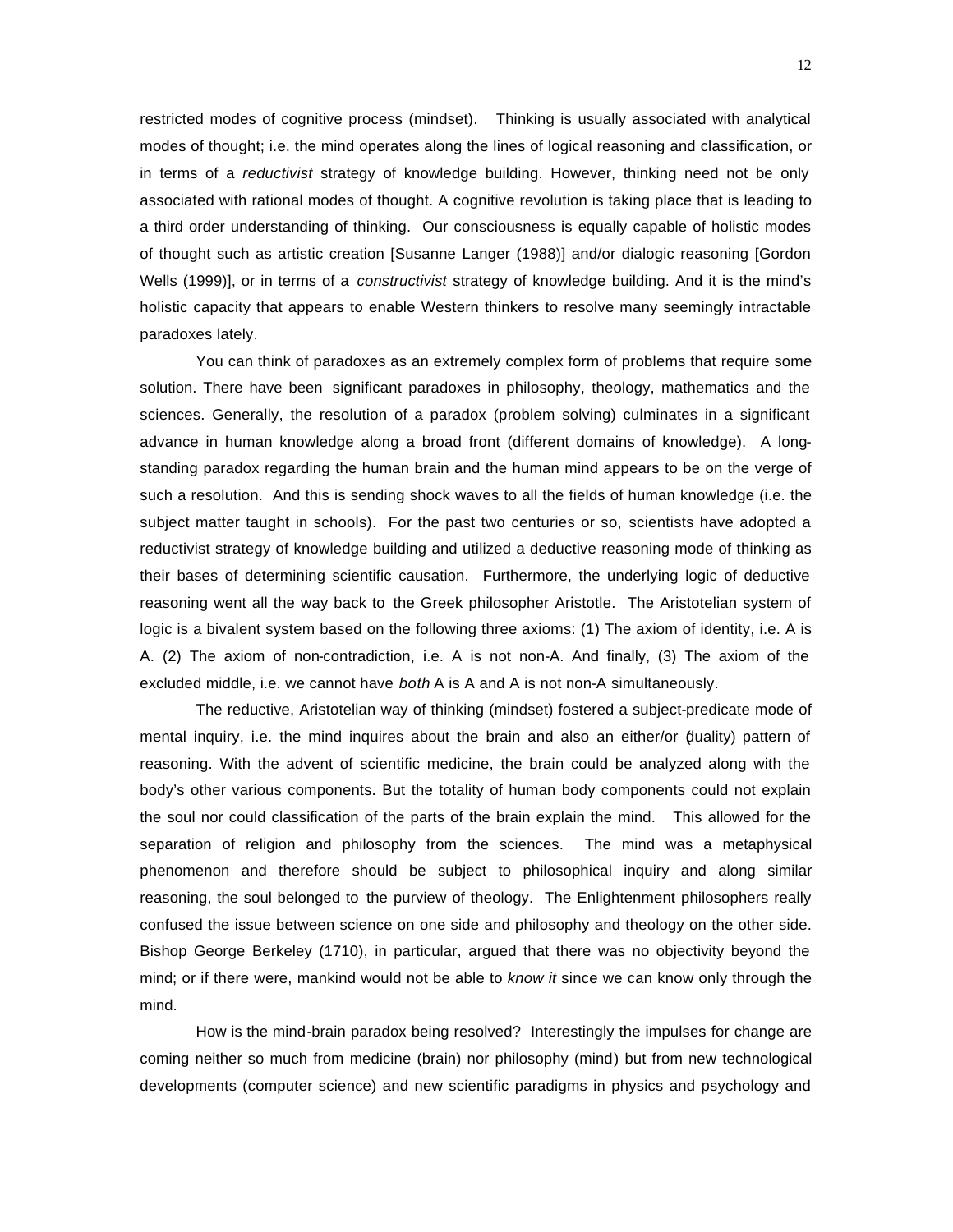metaphors from biology and zoology. And much of this interdisciplinary thrust regarding our understanding of the human mind is manifested in the new field of cognitive science. Science has gained the dominance in our quest to understand how the mind works. And in so doing, science is becoming the higher authority that certifies the relevant knowledge that, socially speaking, 'ought to be taught' in the academy. What are the essential features of the scientific paradigm of mind? How do we think?

The new scientific paradigm relaxes the restrictions that Aristotelian (bivalent) logic places on modes of thought, accepts the concept of 'emergent' phenomenon, and relies a great deal on the evolutionary process and biological metaphors to explain the essence of the human mind which is consciousness. The evolving scientific paradigm of mind places more emphasis on constructivist strategies of knowledge building rather than reductivist strategies. The bias of bivalent logic was that it fostered a mode of thinking that focused on the 'being' rather than the 'becoming,' by virtue of not allowing the excluded middle. The logical purist would say that this leads to *contradictions* or *impossibilities*. Maybe so, but it also hinders consideration of *possibilities*. Consider the analogy of the opposites (duality): black *or* white. White is not black and black is not white. If we also allow for black *and* white, (the excluded middle) it appears that we have a contradiction, or at least an ambiguity. However, out of this possibility emerges shades of gray. We now have an entire *spectrum of alternatives* ranging from black at one end to white at the other end. In a similar fashion, the mind is now being conceived of as what the neuropsychologist and 1981 Nobel Prize winner, Roger Sperry (1995, p. 42), called an "irreducible emergent phenomenon" that complements the brain. And from the deepest ambiguities (possibilities) of our minds (i.e. consciousness) emerge reality (meaningful ideas) or at least our knowledge of reality. Thus we construct our social identities and our knowledge of nature via our individual consciousness and our consciousness is part of some evolutionary process that determines the growth of the human species and possibly the development of the universe in terms of physicist John Wheeler's (1981) provocative participatory anthropic principle.

### **Ambiguity and Current Teaching Practices**

While our aim is to make an explicit connection between the concept of ambiguity and theories of learning, in this section of the paper we will make some observations regarding current teaching practices in the formal school system. This is based on the premise that teachers still have a significant control over what and how students learn in their classrooms. Our four observations will be confined to areas where ambiguity appears to be an important aspect of student's learning of subject matter (knowledge about something). The four observations are: (1) inquiry-based teaching or discovery learning of science in elementary and secondary schools; (2) ill-structured or ambiguous problem solving in secondary schools and colleges; (3) making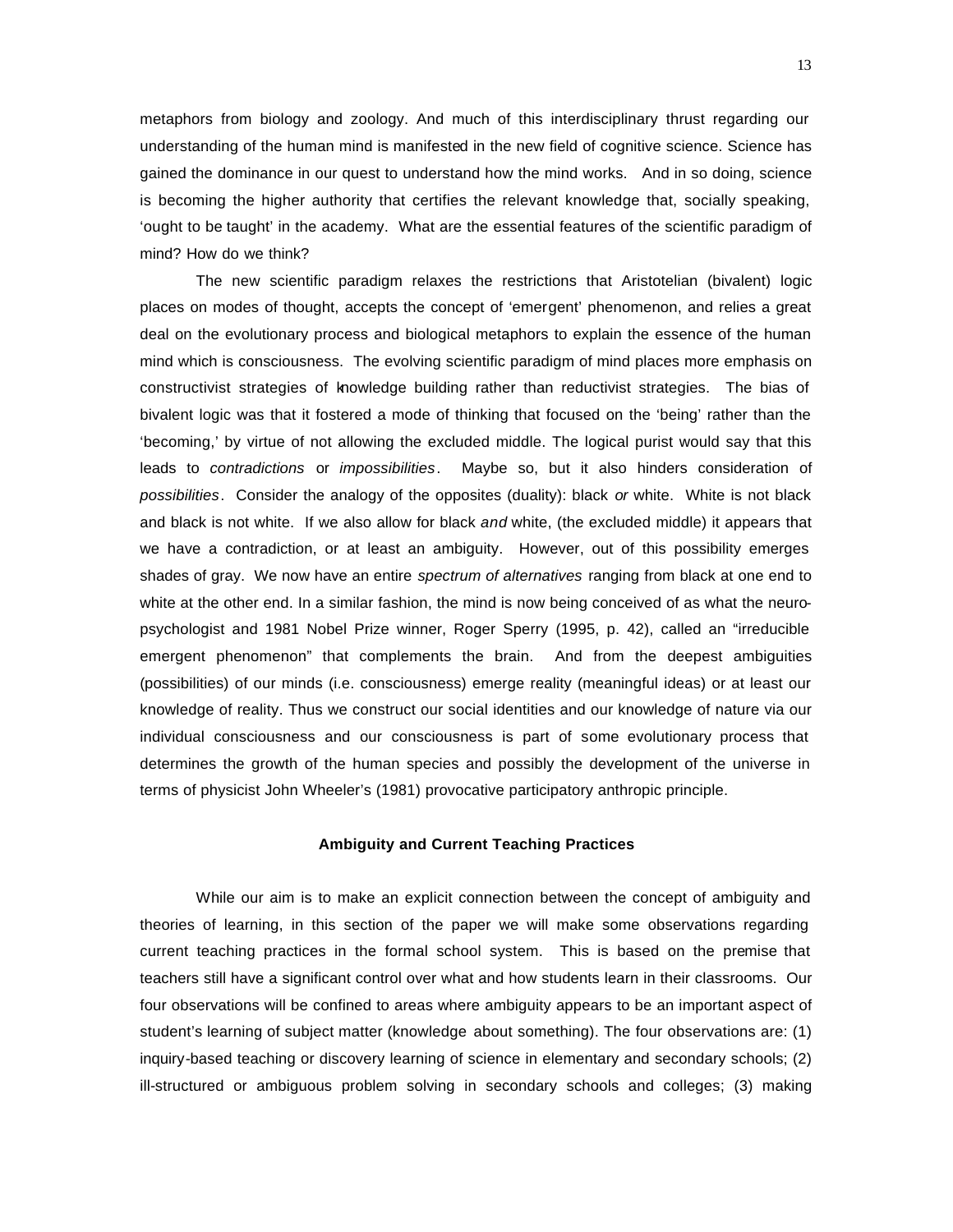probability theory and quantitative reasoning part of the liberal studies core on the university level; and (4) the development of hypertext learning via the Internet.

# Inquiry-Based Teaching

Suppose we let riddles serve as a model for all kinds of problems; and riddle solving as an analogue for problem solving. Suppose also that there is a long history of riddle solving and also that a group of experts (professionals) on riddles' structure and solutions (the RSS experts in technical jargon) has developed. Here is a multiple choice test question based on the above mentioned facts: In terms of the knowledge of riddles, how is this subject matter taught (expected to be learned) in a typical classroom setting? Answer options: (a) Students are taught to memorize a list of riddles and their answers. (b) Students are taught the rules (principles) of riddle solving as devised by experts and are expected to be able to apply these rules after they graduate. (c) Students are taught the rules of riddle solving and provided some practice (laboratory or fieldwork) regarding how to apply the rules. (d) Students are encouraged to discover what riddles are all about by constructing and answering each other's riddles and reflecting on their riddle solving experience. (e) All of the above. Of course, the correct (in the positive sense) answer is (e). Knowledge about something is taught differently at different levels of schooling (stages of learning); and even at any given school level, knowledge is taught differently because instructors individually adhere to *different* learning theories.

However, if proponents of inquiry-based learning could have their way, option (d) would be the way in which mathematics and scientific knowledge are taught in the schools. Advocates of inquiry-based learning do not believe that reliance on options (a), (b) and even (c) are adequate to prepare students for the life they will lead after their formal education. Gerald F. Wheeler, executive director of the National Science Teachers Association (NSTA) is quoted in a *Business Week* (12/13/1999) science and technology article as saying: "Drilling students with lectures and a long list of facts just doesn't produce a thinking adult." Also quoted in the same article is Reeny D. Davison, executive director of Allegheny Schools Science & Technology Inc. (Asset) that trains teachers in the new techniques of inquiry-based learning. According to Davison: "When you expose kids to the concept of variables—what influences what and how—it makes them really perceptive and analytical. They learn concepts that stay with them for life."

Essentially, inquiry-based, or discovery, learning is attempting to reinvigorate learning in the schools by making learning relate to life in general, i.e. enabling students to relate to life in a reflexive and vital manner. The active learning option (d) is favored over the passive learning options (a) and (b). Although inquiry-based learning may seem like a very novel theory of learning, it is not. John Dewey (1899) advocated this theory of learning via his Progressive School movement of the early 1900s. Interestingly Dewey demonstrated a very good appreciation for the role of ambiguity in learning. Let me quote from his volume, *How We Think* (italicized words are mine and not Dewey's):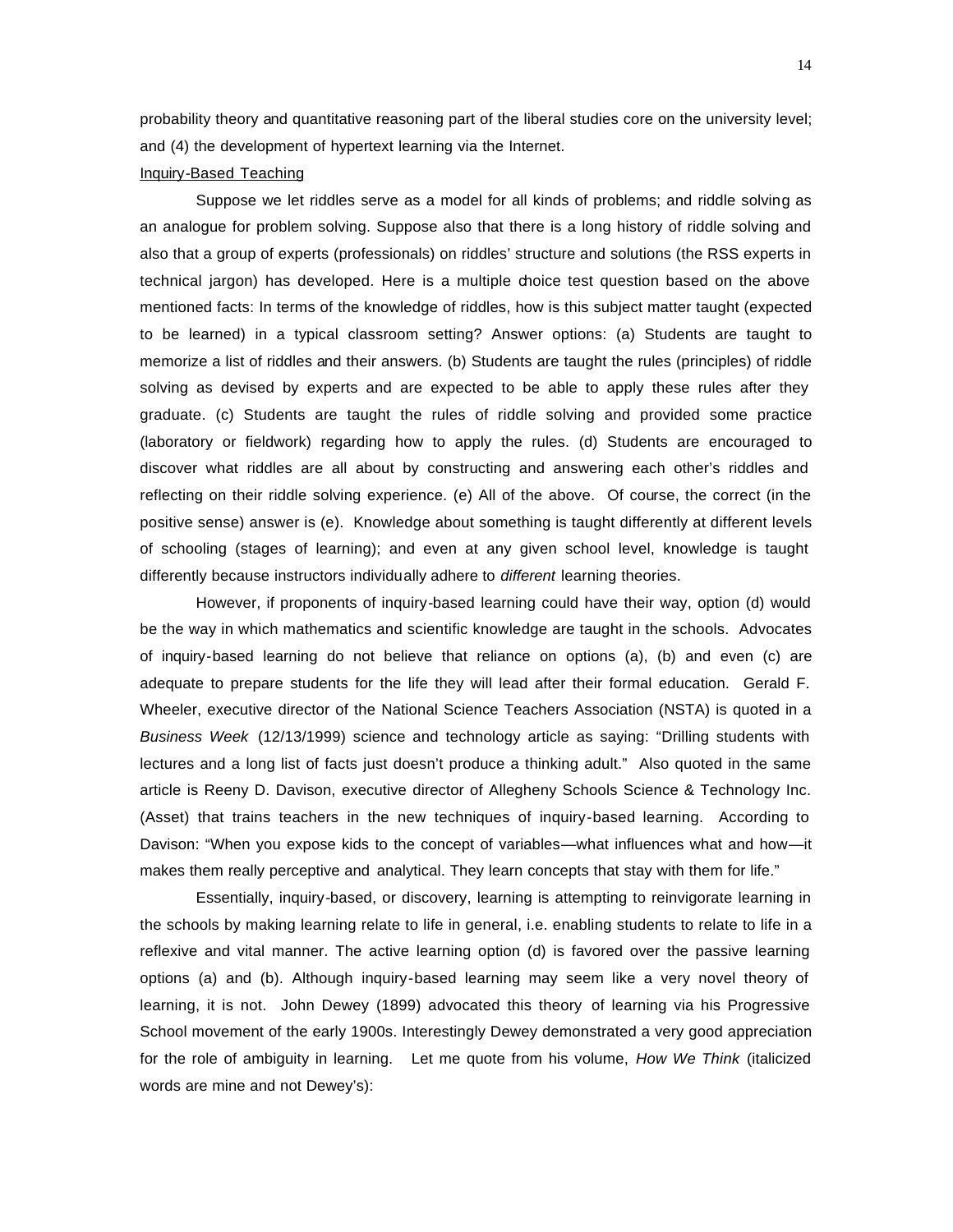Alertness of observation is at its height wherever there is "plot interest." Why? Because of the balanced combination of the old and the new, of the familiar and the unexpected. We hang on the lips of the story-teller because of the element of mental suspense. Alternatives are suggested, but are left *ambiguous*, so that our whole being questions: What befell next? [John Dewey (1910, p. 193)]

And continuing to quote Dewey:

When an individual is engaged in doing or making something (the activity not being of such a mechanical and habitual character that its outcome is assured), there is an analogous situation. Something is going to come of what is present to the sense, but just what is *doubtful*. The plot is unfolding toward success or failure, but just when or how is *uncertain*. [John Dewey (1910, p. 194)]

#### Ill-Structured Problem Solving

At the level of a research university, some gifted and well-prepared undergraduate students are provided with the opportunity to participate in frontier type problem solving endeavors via collaborative research programs. In that context, students are immediately exposed to all the ambiguities of creating new knowledge in a specific scientific domain. However, for the most part, just like the elementary, middle and high school students, college students are taught mathematics and the sciences in the classroom. And in most cases, the classroom is a large lecture hall where teaching is done in the format of Alison King's (1993) metaphor: "sage on the stage." Just as in the lower levels of the academy, a vigorous debate is taking place at the collegiate level regarding active learning verses passive learning. And unfortunately, the debate seems to be centered on a bivalent (either/or) mode of thinking and in many cases this is leading to some very drastic changes in teaching practices. Instead of having an 'all or nothing' situation where large lecture classes are abolished in favor of small groups of students discovering the essence of scientific concepts and principles, one can opt for a strategy of *incremental* changes in teaching practices which attempts to *balance* all of the learning options discussed in our riddle model.

One area where incremental changes in teaching practices can be implemented is problem sets. Many disciplines already rely on a problem solving approach to teaching students about the disciplines' concepts, models and social relevance. One such discipline is economics. The engineering fields also offer good examples. The issue with respect to the use of problem sets in academia is not so much the matter of not enough or too much, but with respect to what kind of problems students are expected to solve. Most of the problems that students are expected to solve are well-structured problems as opposed to "ill-structured" ones. [David Jonassen (1997) and Gilbert Suzawa (2001)] The well-structured problems may enable students to gain mastery of techniques of analysis, but provide students with a very narrow perspective of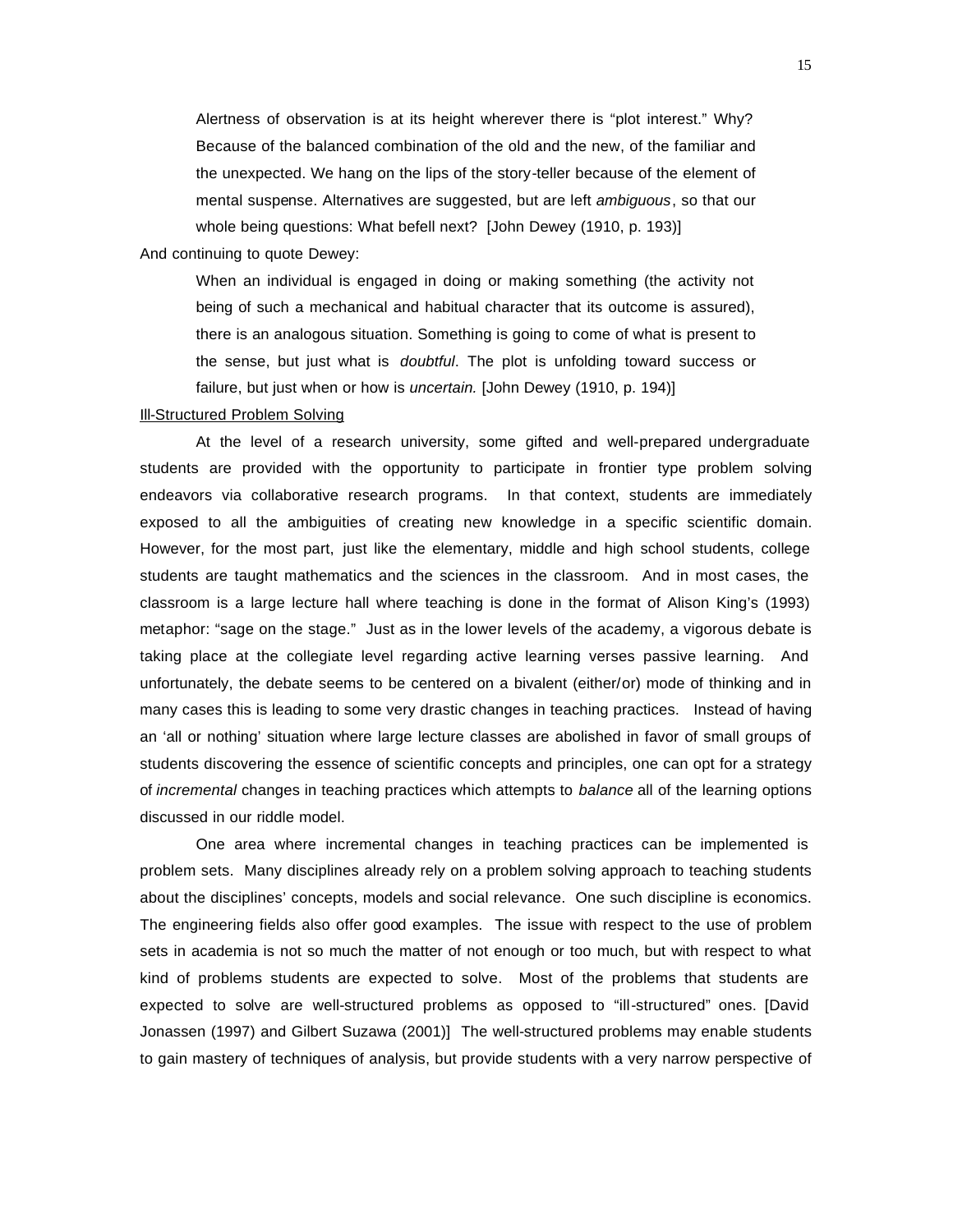the theories involved. It is only when students are made to confront ill-structured problems that they gain some tolerance for ambiguity and begin to recognize the limitations of their theories.

Mastery of analytical techniques with no accompanying appreciation for ambiguity could be very dangerous from a social perspective, especially when we are dealing with policy considerations. Economist W. Brian Arthur (2000, pp. ) makes the case in terms of the following account:

When a decision maker faces a situation of high complexity, say Bosnia in the mid-1990s, applying theory prematurely—a set of precise but narrowly applicable metaphors—can be dangerous. Let's say he is in the State Department looking at Bosnia and has been in graduate school in political science, doesn't have much experience and is full of theories. His reaction may be to shoehorn Bosnia into a pre-constructed framework. But in this situation it is better to wait and observe. And in observation to invoke a variable set of pictures on which he may conjure up a richer set of associations. (break in quote) Eventually from such pondering and perusal—from dreamlike association—a composite set of hypotheses or composite picture may emerge. It's at this stage that theory might apply. Premature association without going through the richness of a wide set of pictures may be disastrous. Where I come from, Belfast—another complicated situation—we say: "If you're not confused, you don't know anything."

#### Probability Theory and Risk Assessment

In this paper, we have not investigated theories of probability or techniques of risk assessment. However, there is an overlapping relationship between uncertainty and risk, and therefore we should not totally ignore the domain of risk analysis and its foundations in terms of mathematical theories of probability. Simply put, risk taking is basically one of mankind's systematic ways of trying to dealing with ambiguity. Consider a primitive situation where you find yourself at a split in your path. You are not certain as to whether the right fork or the left fork will get you to your desired destination. To help you make your decision, suppose you commit to flipping a coin with the decision rule: heads you go right, tails you go left. Well here you have the beginning of probability theory or statistical analysis of decision-making. Imagine what the art of coin flipping and relating it to decision-making would be like after centuries of knowledge building by the human mind? For a historical perspective of such an intellectual development, refer to the volumes by Peter Bernstein (1996) or Stephen Stigler (1986).

Probability theory and risk assessment enters into educational debates more as a curriculum matter than a teaching or learning practice matter. Nevertheless, because of the association between risk assessment and ambiguity let us briefly make an observation regarding recent curriculum reform at Harvard University. In 1997 the faculty of the College of Arts and Sciences at Harvard University voted to revise the Quantitative Reasoning requirement of the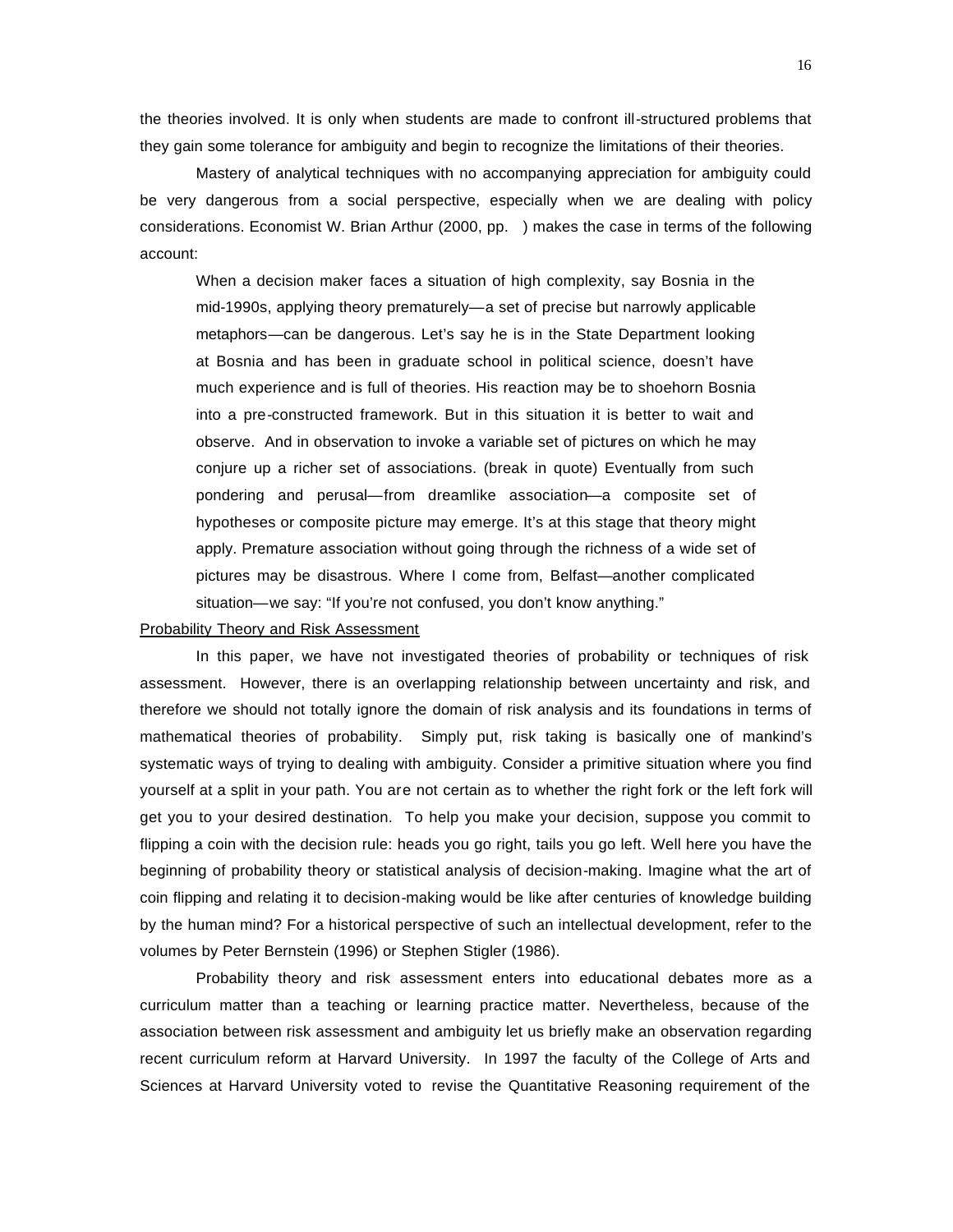Core Curriculum. In a Letter to the Faculty dated January 26, 1998 (pp. 2-3), Dean Jeremy Knowles states:

The new requirement comes at a time when quantitative methods such as surveys and statistical analyses are being used more and more to shape and to convey information Our graduates must be able to penetrate he numbers and the claimed conclusions of data used in public discourse, and to understand the issues of a more quantitative world, The Quantitative Reasoning requirement will be analytical in focus, comprising courses across many fields, each of which will embed the elements of numerical analysis and application. The new Core subcommittee is working to recruit courses in a range of fields, such as risk analysis, demography, evolution, logic and econometrics.

I'm not sure if curriculum reform at Harvard would be applicable to curriculum reform at the secondary education or elementary education levels. However, Andrew Lo, a professor of finance at Massachusetts Institute of Technology, believes that basic concepts of probability theory should be taught to elementary school students. And preliminary research results of Bonnie Halper-Felsher, an assistant professor of pediatrics at University of California at San Francisco, indicate that children of varying ages lack a uniform understanding of the language of probability and therefore may not be able to adequately protect themselves from risky situations. Hypertext and the Internet

We all know about the Internet. One cannot spend any twenty-four hours time span without some reference to this marvelous communications network where information, of all sorts and from any location, is abundant and can be accessed at very low cost. We not only hear about the Internet, many of us use it regularly, e-mailing friends and colleagues, searching the information network, the World Wide Web, for research data and references, getting the latest stock prices to see how rich we are, etc. In fact, it is largely due to the rapid rate of technological progress in Computing and Information Technology that pressure is being placed on the educational establishments for reform in teaching and learning practices. The basic contention being that the current educational practices are not adequate in terms of preparing students to work and live (as adults) in a society where knowledge of all sorts are expanding exponentially and economic, social and moral boundaries are shifting almost as rapidly. Technological change cuts two ways. On the one hand it may stimulate social pressure for educational reforms, but on the other hand it can provide the means for implementing changes in teaching and learning practices. In this observation, I would like to focus on the development of the hypertext.

The basic idea for the hypertext predates the invention of the Internet. In an article published in the *Atlantic Monthly*, Vannevar Bush (1945) introduced the idea of a "memex" or what he conceived of as an interactive library. The memex was in effect a card catalog (index) that was supposed to be interconnected and cross-referenced with all the books in the library.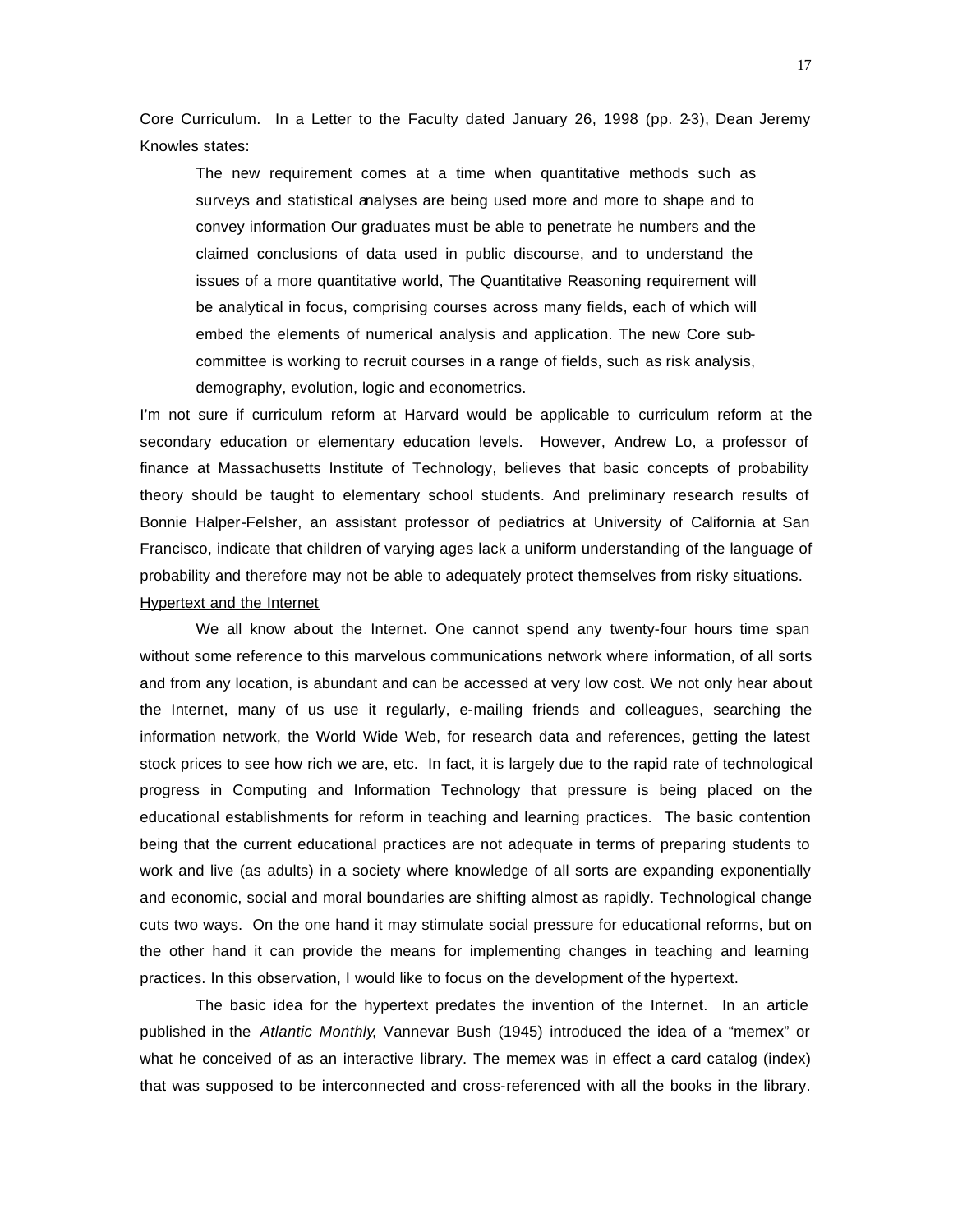Thus, instead of being a static card catalog, the memex would allow a reader to enter the system at any point and read through the information contained in the library in any sequence that she pleased. The idea was very interesting, but the technology did not exist back in 1945 to make the idea a practical reality. Also prior to the development of the Internet, Theodor Nelson (1981, p. 2) published a definition of the word "hypertext" that he coined as "a text that branches and allows choices to the reader." At the present, the concept of hypertext is a juxtaposition of the basic ideas of Bush and Nelson. Hypertext is essentially a reader determined, nonlinear form of writing where information can be accessed at any point and organized in any number of ways by the reader/writer. Advocates of hypertext learning and knowledge building argue that this is very much in sync with the way that our minds work and therefore may greatly facilitate the process of learning.

A hypertext strategy for accessing the information networks on the Internet will probably prove to be a highly effective learning tool in the  $21<sup>st</sup>$  Century. In fact, I did some preliminary research for this paper employing such a strategy. I still consider myself to be a novice at hypertexting, so I will not offer any advice in this paper. For some insights from experts, I recommend starting with Nicholas Burbules and Thomas Callister, Jr. (1996) or George Landow (1992). As to particular knowledge domains where hypertext learning may prove to be fruitful, let me quote Burbules and Callister (1996, p. 30):

This process of actively selecting and assimilating new information in light of personally coherent cognitive frameworks meshes the potential of hypertext with constructivist learning theories, especially schema theory. This link is particularly strong when we consider knowledge domains that are complex and indeterminate; domains requiring a high degree of "cognitive flexibility" and a tolerance for ambiguity.

Besides the development of hypertext learning, there are also explorations taking place in regards to distance learning and computer simulations of complex processes and behavior in many knowledge domains at the collegiate level. Unfortunately, we are not able to discuss these developments in this paper.

# **Conclusion**

In the conclusion of this paper, I would like to say a few words regarding the apparent attitude that many educators have regarding the concept of ambiguity (uncertainty) and what attitude I believe they *ought to* have. In doing so I will quote a social scientist and a humanist. And I will reserve the very last words for novelist Richard Ford since we have not adequately represented the artistic perspective of the possible relationships between ambiguity and theories of learning in our discussion so far.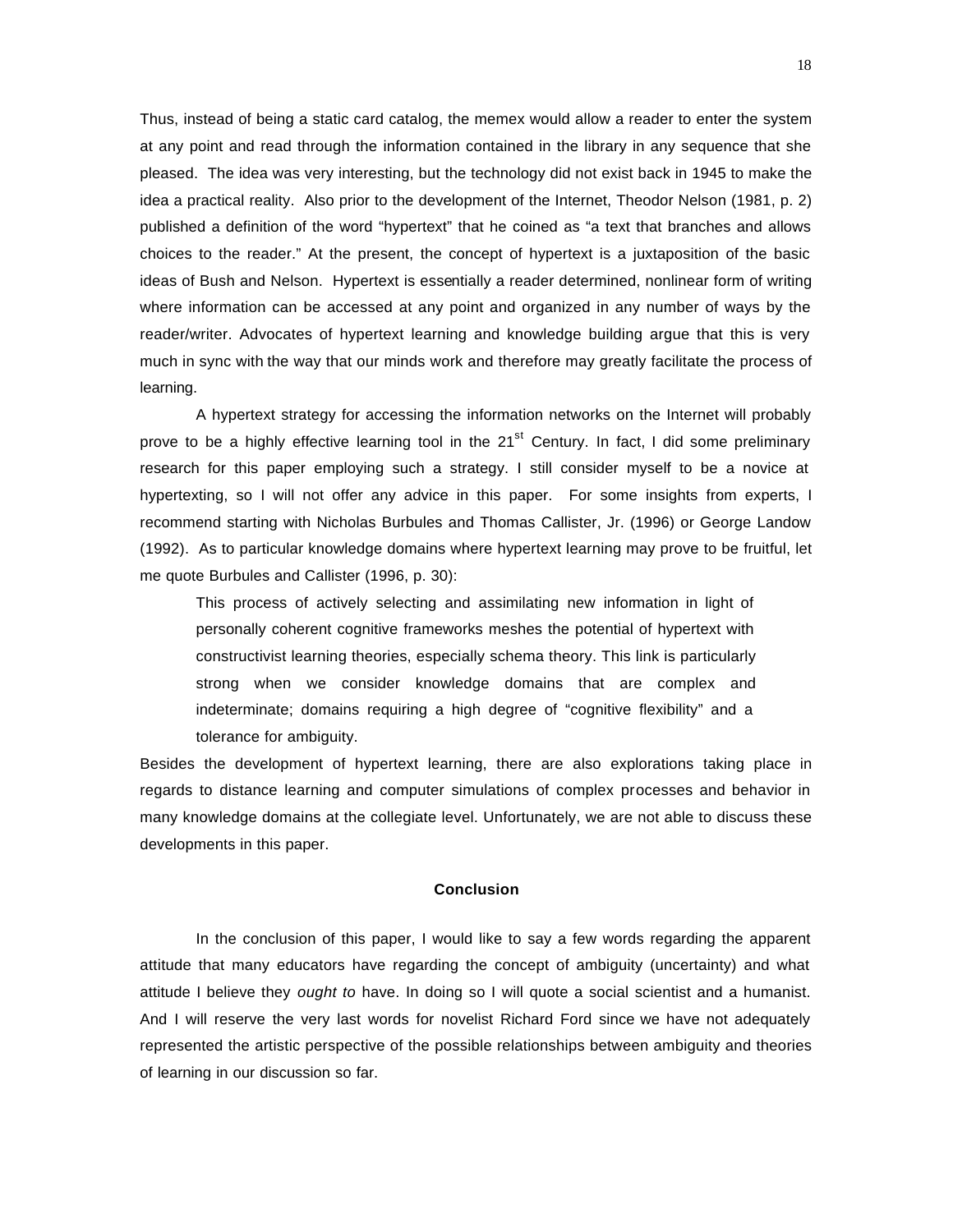Instead of having a positive attitude towards ambiguity, many educators appear to have a negative attitude, or even an aversion, towards ambiguity. This is evidenced by the propensity to use the phase 'tolerance for ambiguity' or to disambiguate all their pronouncements in the classroom. The hypothesis of this paper is that ambiguity is an essential property of all human knowledge and as educators who teach mankind's knowledge to students, we should 'embrace' ambiguity rather than just 'tolerate' it. Embracing ambiguity means being more open to alternative ideas, never being very narrow in our thinking as we practice the art of teaching (even though we may be scientists as well as teachers). Kenneth Arrow, 1972 winner of the Nobel Prize in economic science, has this to say on this matter:

The sense of uncertainty is active; it actively recognizes the possibility of alternative views and seeks them out. I consider it essential to honesty to look for the best arguments against a position that one is holding. Commitments should always have a tentative quality. As may be supposed, I have always enjoyed satire and irony, as well as logical paradox; Swift and Russell are favorite authors. [Kenneth Arrow (1992, p. 47)]

Kenneth Arrow's words are echoed by those of humanist Robert Grudin, a professor of English at the University of Oregon, who in an essay on dialogue states: "Unless they are understood in a context that includes irony, ambiguity and contingency, conclusions are always wrong and assertions always mistaken." [Robert Grudin (1996, p. 211)] Unfortunately, a majority of educators are not like Arrow and Grudin. Their attitude towards ambiguity is quite negative, if not downright hostile. And this is reflected in their teaching practices and students in turn do not learn the subject matter in an appropriate manner.

Richard Ford's *Independence Day* (1995) was the first novel to win both the Pulitzer Prize and PEN/Faulkner Award. The main character of the novel is Frank Bascombe. Bascombe was first introduced in Ford's earlier novel, *The Sportswriter* (1986). Richard Ford's narration of Bascombe's daily life has been hailed as a celebration of the "hum of the human spirit." Ford himself seems to prefer literary critic Lionel Trilling's notion of the "buzz of implications," [Ford (2000, p. 157)] which is the difficult-to-describe *other* dimension to life which Trilling felt accompanied life as we live it but disappeared once the present was lost. At any rate, the character Frank Bascombe serves as a symbol of redemption and possibility, a source of hope for all of us.

After completing a term as a temporary college instructor of creative writing, Frank Bascombe has this to say about teachers and explaining:

In my view all teachers should be required to stop teaching at age thirty-two and not allowed to resume until they're sixty-five, so that they can *live* their lives, not teach them away—lives full of ambiguity and transience and regret and wonder,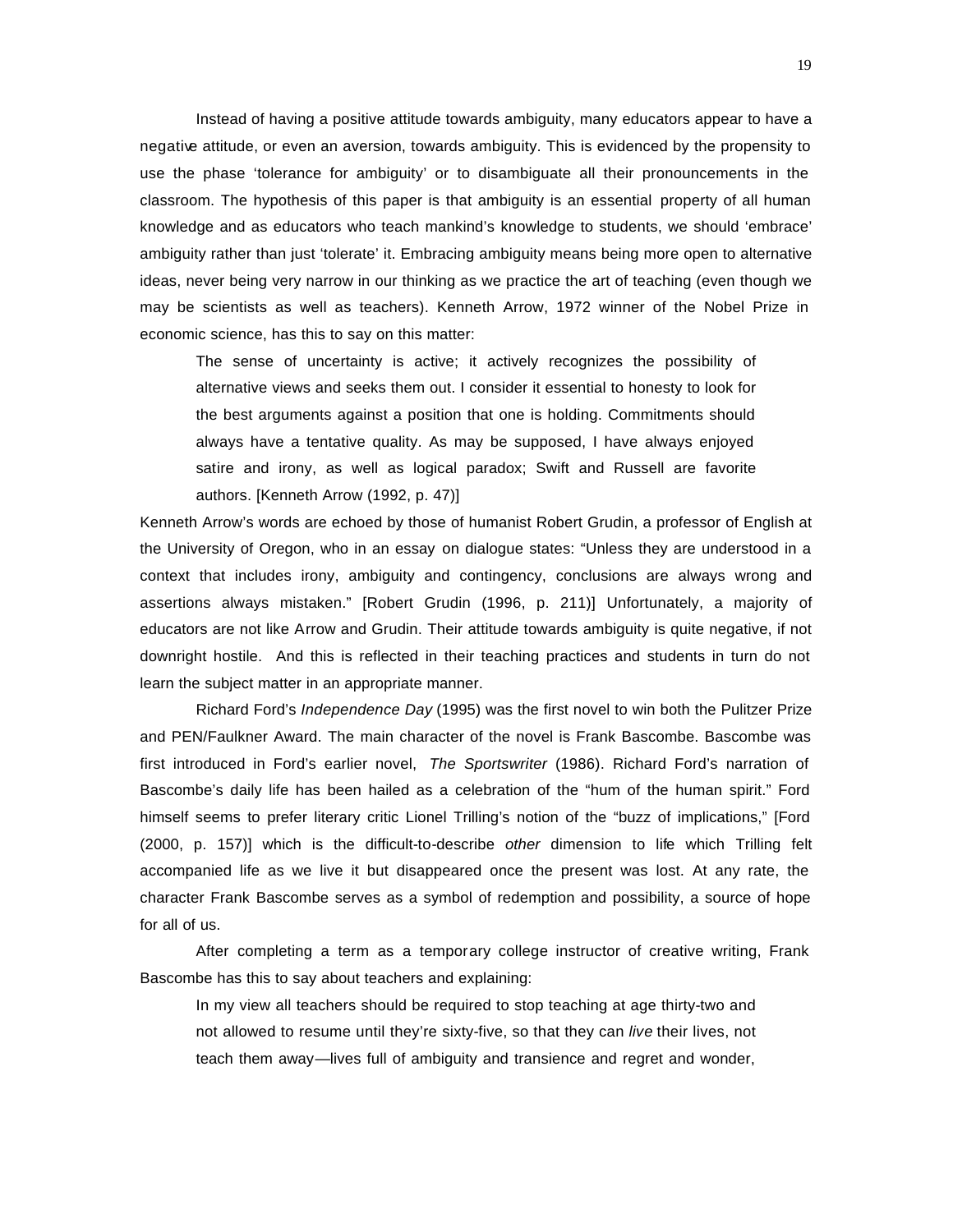be asked to explain nothing in public until very near the end when they can't do anything else. (Richard Ford, *The Sportswriter*, p. 223)

Two other significant quotes follow on the same page of the novel. "Explaining is where we all get into trouble." And "Some things can't be explained." Frank Bascombe's words convey a powerful message to educators. We cannot neglect the unexplainable human spirit, or existential 'Being,' in each one of us. As teachers, we should strive to be heroic teachers. Or in philosophical terms: "Philosophy should aim not for academic authority but rather for heroic teaching; its goal is not certainty but liberation." [Robert Grudin (1996, p. 109)]

#### **REFERENCES**

- Arthur, W. B. (2000). "Cognition: The Black Box of Economics," in D. C. Colander (ed.), *Complexity Vision and the Teaching of Economics*. Northampton, MA: Edward Elgar Publishing Inc.
- Arrow, K. J. (1992). "I Know a Hawk from a Handsaw," in M. Szenberg (ed.), *Eminent Economists: Their Life Philosophies*. Cambridge: Cambridge University Press.
- Bacon, F. (1620). *Novum Organum.*
- Bartley III, W. W. (1990). *Unfathomed Knowledge, Unmeasured Wealth: On Universities and the Wealth of Nations.* La Salle, IL: Open Court.
- Bereiter, C. (1998-9). "Education and Mind in the Knowledge Age," a manuscript maintained by S. Hazlewood at website. Ontario Institute for Studies in Education/University of Toronto, Canada: CSILE/Knowledge Building Team.
- Berkeley, G. (1710). *A Treatise on the Principles of Human Knowledge.*
- Bernstein, P. L. (1996). *Against the Gods: The Remarkable Story of Risk.* New York: John Wiley & Sons, Inc.
- Brown, R. H. (1995). "Postmodern Representation, Postmodern Affirmation," in R. H. Brown (ed.), *Postmodern Representations*. Chicago: University of Illinois Press.
- Burbules, N. C. and Callister Jr., T. A. (1996). "Knowledge at the Crossroads: Some Alternative Futures of Hypertext Learning Environments," *Educational Theory*, 46, pp. 23-50.
- Bush, V. (1945). "As we may think," *Atlantic Monthly, 176, pp. 101-106.*
- Dewey, J. (1899). *The School and Society*. Chicago: The University of Chicago Press.
- \_\_\_\_\_\_\_\_\_\_ (1910). *How We Think.* Boston: D.C. Heath & Co. (Unabridged republication by Dover Publications, Inc. 1997)
- Ford, R. (2000). "The act of contemplation," *Forbes ASAP* (October 2, 2000), pp. 157-158. Ford is the author of the novels: *Independence Day* (1995) and *The Sportswriter (1986).*
- Grudin, R. (1996). *On Dialogue: An essay on free thought.* Boston: Houghton Mifflin Company.